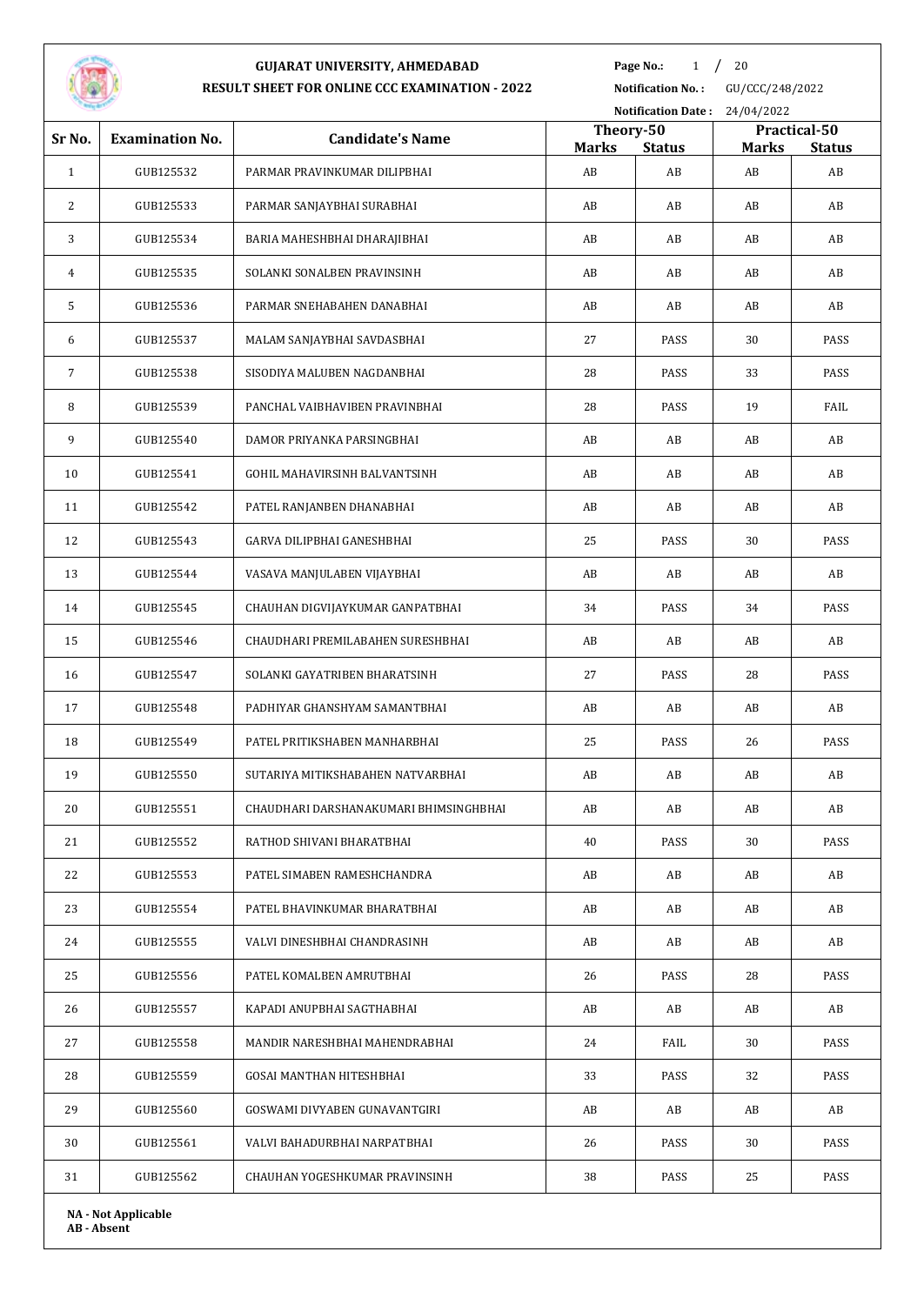

**Page No.:** 2 / 20

| Notification Date: 24/04/2022 |                            |                                 |                    |                     |                    |                     |
|-------------------------------|----------------------------|---------------------------------|--------------------|---------------------|--------------------|---------------------|
| Sr No.                        | <b>Examination No.</b>     | <b>Candidate's Name</b>         | Theory-50          |                     |                    | Practical-50        |
| 32                            | GUB125563                  | CHAUDHARI NEELABEN JAVANBHAI    | <b>Marks</b><br>AB | <b>Status</b><br>AB | <b>Marks</b><br>AB | <b>Status</b><br>AB |
| 33                            | GUB125564                  | SONAGRA ATULKUMAR SHAMJIBHAI    | AB                 | AB                  | AB                 | AB                  |
|                               |                            |                                 |                    |                     |                    |                     |
| 34                            | GUB125565                  | PATHAN HUSSAINKHAN PATHAN       | AB                 | AB                  | AB                 | AB                  |
| 35                            | GUB125566                  | VADECHA HARISINH RAMSINH        | 28                 | PASS                | 33                 | PASS                |
| 36                            | GUB125567                  | PARGI ALPESHKUMAR BABUBHAI      | 19                 | FAIL                | 21                 | FAIL                |
| 37                            | GUB125568                  | VASAVA RADHABEN PARSINGBHAI     | AB                 | AB                  | AB                 | AB                  |
| 38                            | GUB125569                  | PARMAR DINESHKUMAR GULABCHAND   | 37                 | PASS                | 31                 | PASS                |
| 39                            | GUB125570                  | BARAIYA MANSANGBHAI ARAJANBHAI  | AB                 | AB                  | AB                 | AB                  |
| 40                            | GUB125571                  | CHAUHAN BHAVANABEN KISHANLAL    | 31                 | PASS                | 28                 | PASS                |
| 41                            | GUB125572                  | SONAGRA ATUL SHAMJIBHAI         | 35                 | PASS                | 34                 | PASS                |
| 42                            | GUB125573                  | SOLANKI PRAVINABEN BHOGILAL     | 30                 | PASS                | 26                 | PASS                |
| 43                            | GUB125574                  | DESAI SONALBEN HITESHBHAI       | 32                 | PASS                | 30                 | PASS                |
| 44                            | GUB125575                  | BARAIYA BHAVNABEN ARJANBHAI     | 16                 | FAIL                | 15                 | FAIL                |
| 45                            | GUB125576                  | PRAJAPATI HIRALBEN RAMANLAL     | 40                 | PASS                | 33                 | PASS                |
| 46                            | GUB125577                  | UDHAS AMRUTABEN YOGESHBHAI      | 20                 | FAIL                | 12                 | FAIL                |
| 47                            | GUB125578                  | GARASIYA SHAILESH DIPAKBHAI     | AB                 | AB                  | AB                 | AB                  |
| 48                            | GUB125579                  | BARIA PRAVINBHAI MAKANSINH      | AB                 | AB                  | AB                 | AB                  |
| 49                            | GUB125580                  | GOHIL NAGRAJSINH GANBHIRSINH    | 28                 | PASS                | 30                 | PASS                |
| 50                            | GUB125581                  | KHAMBHALA ARUNA SIDIBHAI        | 29                 | PASS                | 35                 | PASS                |
| 51                            | GUB125582                  | CHAUDHARY YOGESHKUMAR MANUBHAI  | 35                 | PASS                | 34                 | PASS                |
| 52                            | GUB125583                  | PATEL ANKITKUMAR RAMANLAL       | 22                 | FAIL                | 14                 | FAIL                |
| 53                            | GUB125584                  | BHADARKA ALUBHAI LOMABHAI       | 36                 | PASS                | 35                 | PASS                |
| 54                            | GUB125585                  | PRAJAPATI MOOLCHARAN RAMPRAKASH | 29                 | PASS                | 30                 | PASS                |
| 55                            | GUB125586                  | LUHARIYA KISHANKUMAR ARVINDBHAI | 29                 | PASS                | 32                 | PASS                |
| 56                            | GUB125587                  | VANJA BHURABHAI BALABHAI        | 26                 | PASS                | 31                 | PASS                |
| 57                            | GUB125588                  | PATEL RAMESHCHANDRA MULCHANDDAS | AB                 | AB                  | AB                 | AB                  |
| 58                            | GUB125589                  | SOLANKI REKHABEN VITTHALBHAI    | 31                 | PASS                | 29                 | PASS                |
| 59                            | GUB125590                  | GAMIT DARSHANABEN SUKHABHAI     | 29                 | PASS                | 20                 | FAIL                |
| 60                            | GUB125591                  | JALVIYA ALPABEN NILESHBHAI      | AB                 | AB                  | AB                 | AB                  |
| 61                            | GUB125592                  | BHALUR AAMINBHAI GULABBHAI      | AB                 | AB                  | AB                 | AB                  |
| 62                            | GUB125593                  | DAYMA SHAILESHKUMAR NATHUBHAI   | 27                 | PASS                | 26                 | PASS                |
|                               | <b>NA - Not Applicable</b> |                                 |                    |                     |                    |                     |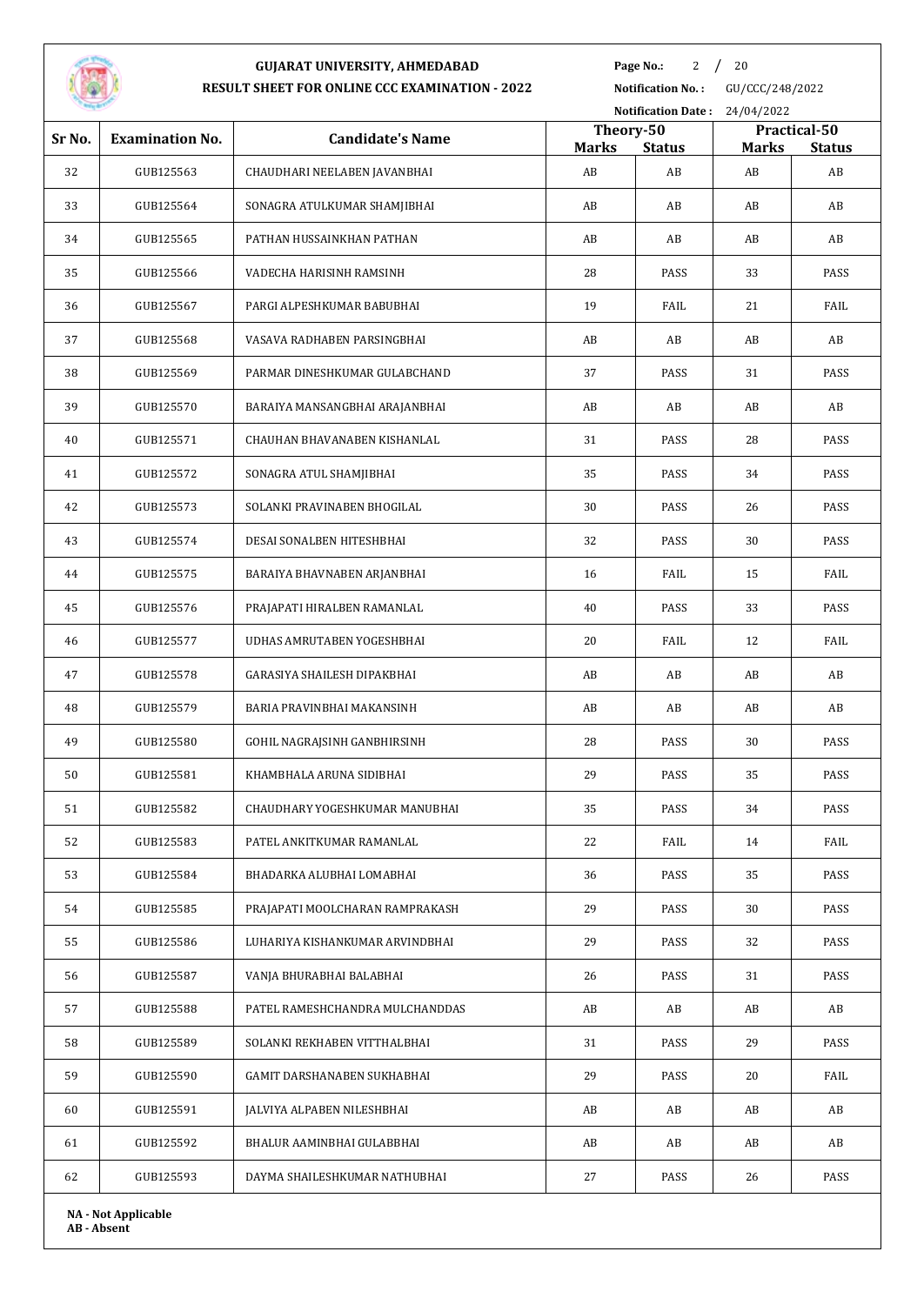

**Page No.:** / 20

**Notification No. :** GU/CCC/248/2022

| <b>Notification Date:</b><br>24/04/2022 |                            |                                  |                           |                     |                    |                     |
|-----------------------------------------|----------------------------|----------------------------------|---------------------------|---------------------|--------------------|---------------------|
| Sr No.                                  | <b>Examination No.</b>     | <b>Candidate's Name</b>          | Theory-50<br>Practical-50 |                     |                    |                     |
| 63                                      | GUB125594                  | DANIYA KAJAL MAHESHBHAI          | <b>Marks</b><br>AB        | <b>Status</b><br>AB | <b>Marks</b><br>AB | <b>Status</b><br>AB |
| 64                                      | GUB125595                  | PATEL JAYABAHEN NATHABHAI        | AB                        | AB                  | AB                 | AB                  |
| 65                                      | GUB125596                  | SISODIYA HADAMATSINH NAHARSINH   | 28                        | PASS                | 30                 | PASS                |
| 66                                      | GUB125597                  | KHATRI ANAS ABDULGAFUR           | 38                        | PASS                | 30                 | PASS                |
| 67                                      | GUB125598                  | JANI AXAYKUMAR JAYANTIBHAI       | 26                        | PASS                | 26                 | PASS                |
| 68                                      | GUB125599                  |                                  | 34                        | PASS                | 29                 | PASS                |
|                                         |                            | KHUNTI HETALBEN JIVABHAI         |                           |                     |                    |                     |
| 69                                      | GUB125600                  | RATHOD YOGENDRASINH SIVUJI       | 20                        | FAIL                | 30                 | PASS                |
| 70                                      | GUB125601                  | PATEL GANGARAM HEMRAJ            | 22                        | FAIL                | 20                 | FAIL                |
| 71                                      | GUB125602                  | THAKOR LAXMANJI JORAJI           | 28                        | PASS                | 30                 | PASS                |
| 72                                      | GUB125603                  | SOLANKI ABHISHEKKUMAR ISHVARBHAI | 25                        | PASS                | 10                 | FAIL                |
| 73                                      | GUB125604                  | PARMAR UTTAMKUMAR JILUBHAI       | AB                        | AB                  | AB                 | AB                  |
| 74                                      | GUB125605                  | CHAUDHARI NAVINBHAI LAGADHIRBHAI | AB                        | AB                  | AB                 | AB                  |
| 75                                      | GUB125606                  | CHAUDHARI DIPAKKUMAR MAHADEVBHAI | 21                        | FAIL                | 13                 | FAIL                |
| 76                                      | GUB125607                  | KALSARIYA JAGRUTIBEN MANUBHAI    | AB                        | AB                  | AB                 | AB                  |
| 77                                      | GUB125608                  | CHAUDHARI VIPULBHAI KHETABHAI    | 32                        | PASS                | 30                 | PASS                |
| 78                                      | GUB125609                  | PARMAR KESHRISINH CHHATRASINH    | 27                        | PASS                | 26                 | PASS                |
| 79                                      | GUB125610                  | BHABHOR CHIMANBHAI GENDALBHAI    | 25                        | PASS                | 20                 | FAIL                |
| 80                                      | GUB125611                  | MACHHI BHAVNABEN SOMABHAI        | AB                        | AB                  | AB                 | AB                  |
| 81                                      | GUB125612                  | PARMAR DINESHKUMAR RANVATSINH    | AB                        | AB                  | AB                 | AB                  |
| 82                                      | GUB125613                  | MALIVAD ALPESHKUMAR BHURSINGBHAI | 24                        | FAIL                | 11                 | FAIL                |
| 83                                      | GUB125614                  | DERVALIYA JEETESH DHANJIBHAI     | AB                        | AB                  | AB                 | AB                  |
| 84                                      | GUB125615                  | VADHER MANUBHAI AJMALBHAI        | 32                        | PASS                | 30                 | PASS                |
| 85                                      | GUB125616                  | VAGHELA JAGRUTIBEN JAGUBHAI      | 39                        | PASS                | 26                 | PASS                |
| 86                                      | GUB125617                  | CHAUDHARI VINODBHAI ISHVARBHAI   | AB                        | AB                  | AB                 | AB                  |
| 87                                      | GUB125618                  | KHATRI RITUBEN CHANDRAKANTBHAI   | 29                        | PASS                | 34                 | PASS                |
| 88                                      | GUB125619                  | CHAUDHARI SARITABEN RAMANBHAI    | AB                        | AB                  | AB                 | AB                  |
| 89                                      | GUB125620                  | SHEKH PRAVINBHAI CHHANABHAI      | 22                        | FAIL                | 29                 | PASS                |
| 90                                      | GUB125621                  | PRAJAPATI DIPIKABEN NARSINHBHAI  | 20                        | FAIL                | 26                 | PASS                |
| 91                                      | GUB125622                  | PATEL ANILBHAI GORDHANBHAI       | 34                        | PASS                | 33                 | PASS                |
| 92                                      | GUB125623                  | PATEL HARAJIBHAI JAMABHAI        | 28                        | PASS                | 34                 | PASS                |
| 93                                      | GUB125624                  | GAIN URMILABEN CHANDUBHAI        | 27                        | PASS                | 33                 | PASS                |
|                                         | <b>NA - Not Applicable</b> |                                  |                           |                     |                    |                     |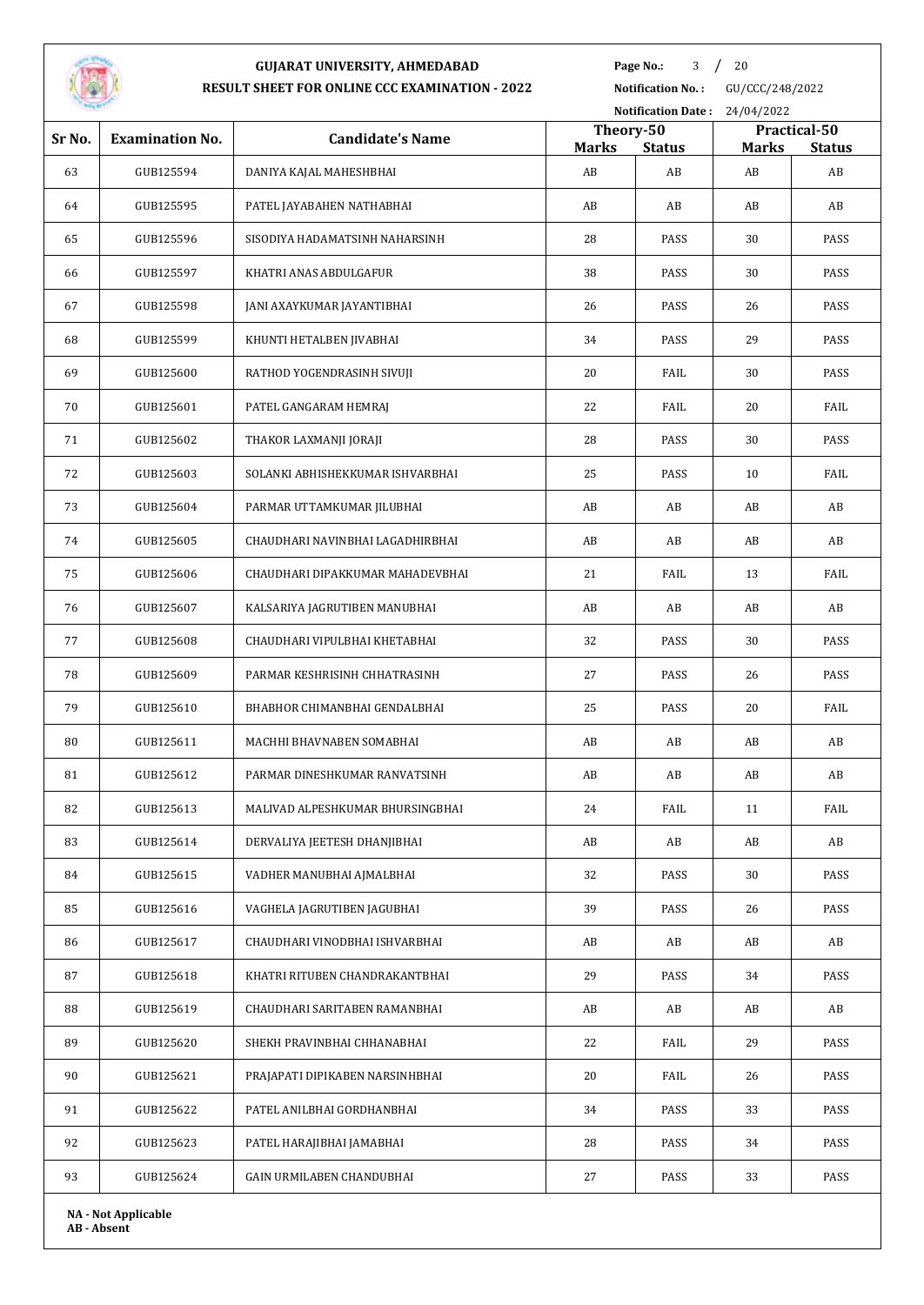

**Page No.:** / 20

| <b>STATISTICS</b> |                            |                                     |                           | <b>Notification Date:</b> | 24/04/2022     |                       |
|-------------------|----------------------------|-------------------------------------|---------------------------|---------------------------|----------------|-----------------------|
| Sr No.            | <b>Examination No.</b>     | <b>Candidate's Name</b>             | Theory-50<br><b>Marks</b> |                           | <b>Marks</b>   | Practical-50          |
| 94                | GUB125625                  | PRAJAPATI SONALBEN SANKARBHAI       | 17                        | <b>Status</b><br>FAIL     | 9              | <b>Status</b><br>FAIL |
| 95                | GUB125626                  | CHUDASAMA SAHDEVSINH MAKHUBHA       | 28                        | PASS                      | 25             | PASS                  |
| 96                | GUB125627                  | BHURIYA SNEHALBEN DINESHBHAI        | 21                        | FAIL                      | 34             | PASS                  |
| 97                | GUB125628                  | DAMOR RAMESHBHAI SOMABHAI           | AB                        | AB                        | AB             | AB                    |
| 98                | GUB125629                  | PATEL SHANTILAL KANJIBHAI           | AB                        | AB                        | AB             | AB                    |
| 99                | GUB125630                  | SOLANKI BHUPENDRAKUMAR VASANTLAL    | AB                        | AB                        | AB             | AB                    |
| 100               | GUB125631                  | HUMBAL RAJESH GOVIND                | 28                        | PASS                      | 31             | PASS                  |
| 101               | GUB125632                  | PRAJAPATI PARESHKUMAR KANUBHAI      | 11                        | FAIL                      | 5              | FAIL                  |
| 102               | GUB125633                  | TAVIYAD BINDUBEN CHANDUBHAI         | AB                        | AB                        | AB             | AB                    |
| 103               | GUB125634                  | BAROT PREKSHABEN JAGDISHKUMAR       | 27                        | PASS                      | 34             | PASS                  |
| 104               | GUB125635                  | PATEL NAVINBHAI HARJIBHAI           | AB                        | AB                        | AB             | AB                    |
| 105               | GUB125636                  | KOSHIYANIYA MANSUKHBHAI MULABHAI    | AB                        | AB                        | AB             | AB                    |
| 106               | GUB125637                  | JOSHI AVANI KESHAVLAL               | AB                        | AB                        | AB             | AB                    |
| 107               | GUB125638                  | CHAUDHARI PRAHALADKUMAR RUGNATHBHAI | AB                        | AB                        | AB             | AB                    |
| 108               | GUB125639                  | RANAVAT RAGHUVIRSINH BAHECHARSINH   | $\overline{c}$            | FAIL                      | 0              | FAIL                  |
| 109               | GUB125640                  | DAMOR JAYABEN NANJIBHAI             | 39                        | PASS                      | 26             | PASS                  |
| 110               | GUB125641                  | OLAKIYA SANJAYBHAI HAMIRBHAI        | 30                        | PASS                      | 26             | PASS                  |
| 111               | GUB125642                  | JADEJA AJITSINH SHIVUBHA            | 26                        | PASS                      | 29             | PASS                  |
| 112               | GUB125643                  | SANJAYBHAI BAKULBHAI VASAVA         | 28                        | PASS                      | 27             | PASS                  |
| 113               | GUB125644                  | SHRIMALI APURVA BHANUPRASAD         | AB                        | AB                        | AB             | AB                    |
| 114               | GUB125645                  | ZALA MAYURSINH GAMBHIRSINH          | AB                        | AB                        | AB             | AB                    |
| 115               | GUB125646                  | KADIVAR SUMAIYABANU RASULBHAI       | AB                        | AB                        | AB             | AB                    |
| 116               | GUB125647                  | PATEL SHILPABEN NAROTTAMBHAI        | 25                        | PASS                      | 30             | PASS                  |
| 117               | GUB125648                  | PATELIYA TEJALBEN NANUSINH          | 31                        | PASS                      | 31             | PASS                  |
| 118               | GUB125649                  | VALA BHAVNABEN TEJABHAI             | AB                        | AB                        | AB             | AB                    |
| 119               | GUB125650                  | KASUNDRA MAYUREE NAVINBHAI          | AB                        | AB                        | AB             | AB                    |
| 120               | GUB125651                  | GOHIL KHUSHDILSINH DILIPSINH        | $\overline{2}$            | FAIL                      | $\overline{4}$ | FAIL                  |
| 121               | GUB125652                  | ZALA RAVINDRASINH BABUSINH          | AB                        | AB                        | AB             | AB                    |
| 122               | GUB125653                  | SOLANKI RANJITSINH JESINGSINH       | 31                        | PASS                      | 33             | PASS                  |
| 123               | GUB125654                  | JAMOD NAVIN NAGARBHAI               | AB                        | AB                        | AB             | AB                    |
| 124               | GUB125655                  | CHAUDHARI JANKIBEN KANTIBHAI        | 31                        | PASS                      | 19             | FAIL                  |
|                   | <b>NA - Not Applicable</b> |                                     |                           |                           |                |                       |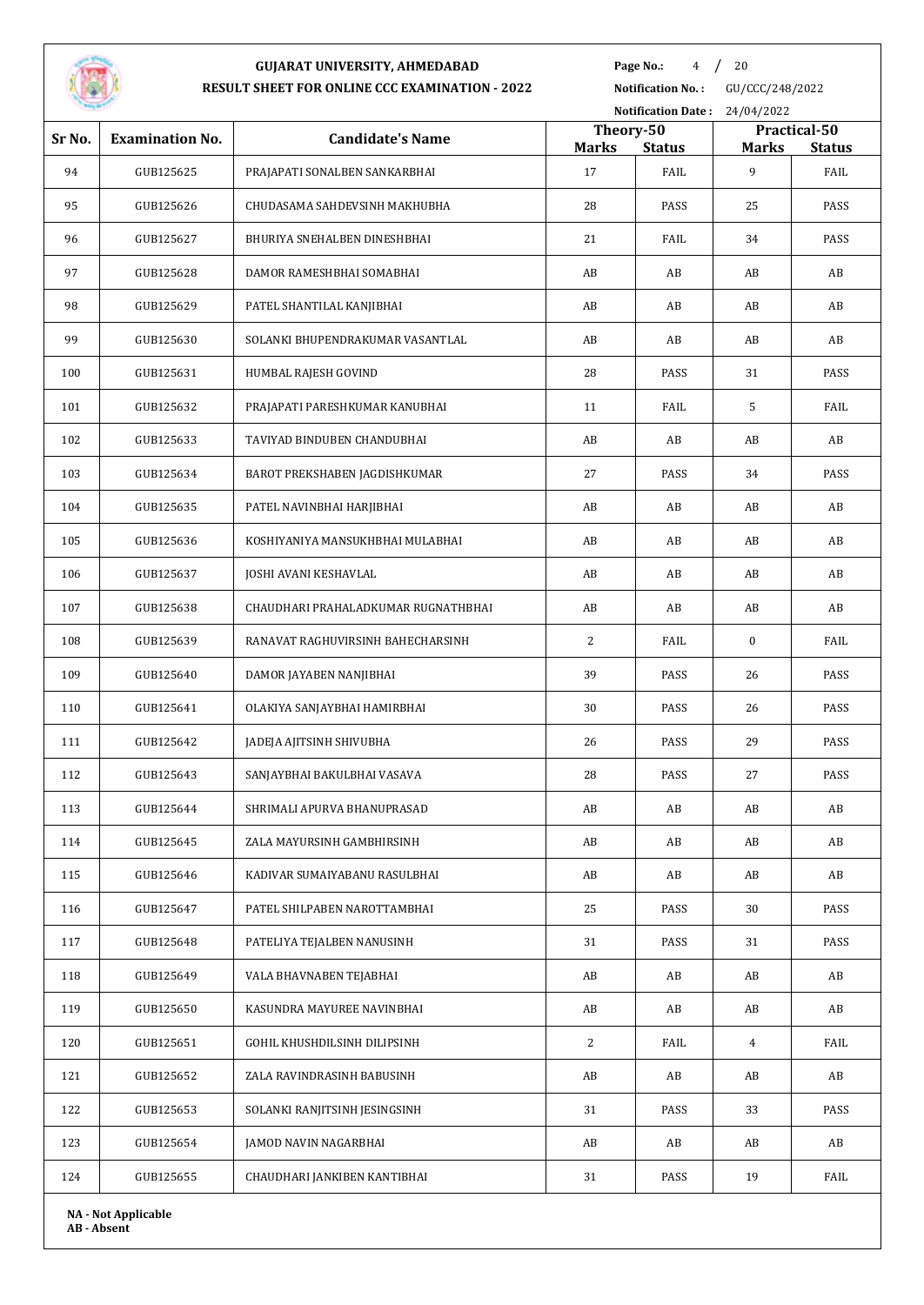

**Page No.:** 5 / 20

**Notification No. :** GU/CCC/248/2022 **Notification Date :** 24/04/2022

| Sr No. | <b>Examination No.</b>     | <b>Candidate's Name</b>           | Theory-50          |               |       | Practical-50  |
|--------|----------------------------|-----------------------------------|--------------------|---------------|-------|---------------|
|        |                            |                                   | <b>Marks</b><br>25 | <b>Status</b> | Marks | <b>Status</b> |
| 125    | GUB125656                  | RAVAL AMITABEN ASHOKKUMAR         |                    | PASS          | 14    | FAIL          |
| 126    | GUB125657                  | LEUVA PAYAL BHIKHABHAI            | 29                 | PASS          | 31    | PASS          |
| 127    | GUB125658                  | OZA AJIT RADHESHYAM               | 18                 | FAIL          | 8     | FAIL          |
| 128    | GUB125659                  | SUSAR KRISHNARAO NATHURAO         | 21                 | FAIL          | 9     | FAIL          |
| 129    | GUB125660                  | ASARI YOGESHKUMAR KANJIBHAI       | AB                 | AB            | AB    | AB            |
| 130    | GUB125661                  | DARAJI ARJUNKUMAR PRAVINKUMAR     | 32                 | PASS          | 41    | PASS          |
| 131    | GUB125662                  | MAKWANA KOMAL HARBHUJIBHAI        | AB                 | AB            | AB    | AB            |
| 132    | GUB125663                  | LAKUM PARULBEN PRANJIVANBHAI      | 18                 | FAIL          | 17    | FAIL          |
| 133    | GUB125664                  | PRAJAPATI KALPESHKUMAR AMBALAL    | AB                 | AB            | AB    | AB            |
| 134    | GUB125665                  | PATIL DEVENDRA RAMESH             | AB                 | AB            | AB    | AB            |
| 135    | GUB125666                  | JADEJA NARPATSINH NARVIRSINH      | AB                 | AB            | AB    | AB            |
| 136    | GUB125667                  | KHACHAR JAYRAJBHAI RANVIRBHAI     | 23                 | FAIL          | 20    | FAIL          |
| 137    | GUB125668                  | DAYAMA HETALBEN MANUBHAI          | 26                 | PASS          | 30    | PASS          |
| 138    | GUB125669                  | RAVAL KAMLESH HARSHADRAI          | AB                 | AB            | AB    | AB            |
| 139    | GUB125670                  | PRAJAPAT PRAGATIBEN PRAINKUAR     | AB                 | AB            | AB    | AB            |
| 140    | GUB125671                  | THAKKER JYOTIBEN CHATURLAL        | 29                 | PASS          | 13    | FAIL          |
| 141    | GUB125672                  | BHETARIYA SANTIBEN VAJSIBHAI      | 14                 | FAIL          | 19    | FAIL          |
| 142    | GUB125673                  | CHAUDHARI ANJUBEN RUPASIBHAI      | 21                 | FAIL          | 30    | PASS          |
| 143    | GUB125674                  | CHAUHAN DHARMISHTABEN SHANKARBHAI | AB                 | AB            | AB    | AB            |
| 144    | GUB125675                  | MALEK KHUSHBU SALIMBHAI           | 22                 | FAIL          | 26    | PASS          |
| 145    | GUB125676                  | BHAMBHARIYA NITABEN NATVARLAL     | AB                 | AB            | AB    | AB            |
| 146    | GUB125677                  | DESAI REKHABEN HIRABHAI           | AB                 | AB            | AB    | AB            |
| 147    | GUB125678                  | AMIN MUKESHBHAI RUPABHAI          | AB                 | AB            | AB    | AB            |
| 148    | GUB125679                  | VISAT REKHABEN DINESHBHAI         | 30                 | PASS          | 21    | FAIL          |
| 149    | GUB125680                  | TUNDIYA PRITIBEN NARESHBHAI       | 28                 | PASS          | 19    | FAIL          |
| 150    | GUB125681                  | PARMAR HEENA NATVARLAL            | 24                 | FAIL          | 13    | FAIL          |
| 151    | GUB125682                  | PARMAR VIKRAMSINH DHIRAJSINH      | 31                 | PASS          | 5     | FAIL          |
| 152    | GUB125683                  | PARGI KUSUMBEN GULABSINH          | AB                 | AB            | AB    | AB            |
| 153    | GUB125684                  | GOHIL HEMANGINIBEN GHANSHYAMSINH  | AB                 | AB            | AB    | AB            |
| 154    | GUB125685                  | ZALA YOGENDRASINH PATHUSINH       | 33                 | PASS          | 30    | PASS          |
| 155    | GUB125686                  | PARGI VANDANABEN KANUBHAI         | AB                 | AB            | AB    | AB            |
|        | <b>NA - Not Applicable</b> |                                   |                    |               |       |               |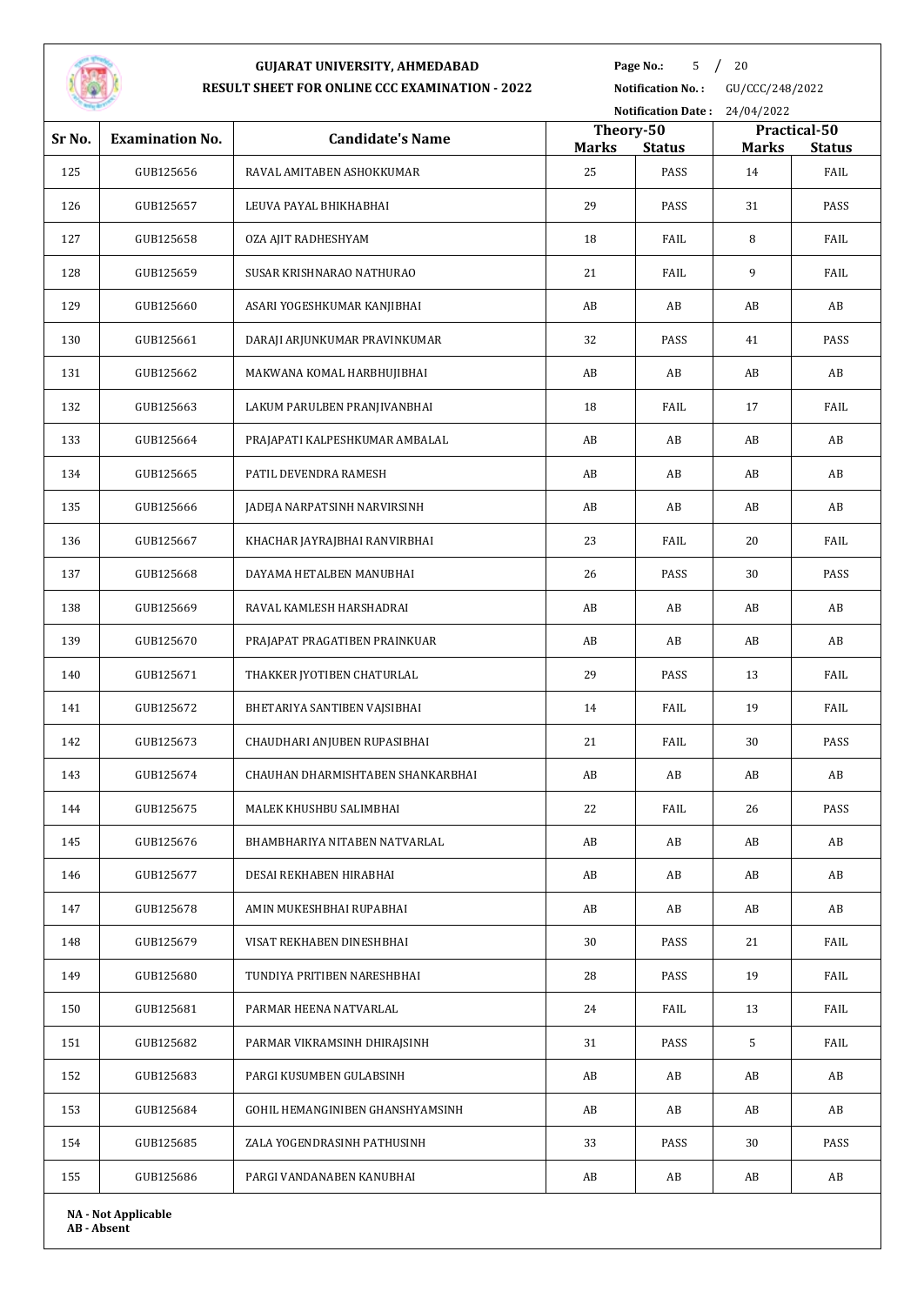

**Page No.:** 6 / 20

**Notification No. :** GU/CCC/248/2022

| <b>Notification Date:</b><br>24/04/2022 |                            |                                   |                           |                       |                   |               |
|-----------------------------------------|----------------------------|-----------------------------------|---------------------------|-----------------------|-------------------|---------------|
| Sr No.                                  | <b>Examination No.</b>     | <b>Candidate's Name</b>           | Theory-50<br>Practical-50 |                       |                   | <b>Status</b> |
| 156                                     | GUB125687                  | NARESHBHAI NANJIBHAI RAVAL        | <b>Marks</b><br>16        | <b>Status</b><br>FAIL | <b>Marks</b><br>8 | FAIL          |
| 157                                     | GUB125688                  | SOLANKI PRIYANKABEN NARSINHBHAI   | 18                        | FAIL                  | 12                | FAIL          |
| 158                                     | GUB125689                  | MORE GOKULBHAI PUNABHAI           | 27                        | PASS                  | 28                | PASS          |
| 159                                     | GUB125690                  | PARMAR KAJALBEN VIKRAMSINH        | AB                        | AB                    | AB                | AB            |
| 160                                     | GUB125691                  | CHUDASMA GEETABEN CHANDUBHAI      | AB                        | AB                    | AB                | AB            |
| 161                                     | GUB125692                  | KARNAVAT DIPTIBEN JASHVANTBHAI    | 28                        | PASS                  | 35                | PASS          |
| 162                                     | GUB125693                  | MAKWANA HETAL ARVINDBHAI          | AB                        | AB                    | AB                | AB            |
| 163                                     | GUB125694                  | KHANT PRATAPBHAI KOHYABHAI        | 38                        | PASS                  | 15                | FAIL          |
| 164                                     | GUB125695                  | SOLANKI VINODBHAI BHIMABHAI       | 33                        | PASS                  | 30                | PASS          |
| 165                                     | GUB125696                  | VASIYA PRAKASH NARSHIBHAI         | AB                        | AB                    | AB                | AB            |
| 166                                     | GUB125697                  | DABHI ALPABEN MANUBHAI            | AB                        | AB                    | AB                | AB            |
| 167                                     | GUB125698                  | SUNDHANI GOVINDA KAMLESHBHAI      | AB                        | AB                    | AB                | AB            |
| 168                                     | GUB125699                  | BABARIYA KAUSHIKABEN KIRITKUMAR   | 25                        | PASS                  | 28                | PASS          |
| 169                                     | GUB125700                  | BARIA SARJANBAHEN BAPUSINH        | 17                        | FAIL                  | 25                | PASS          |
| 170                                     | GUB125701                  | GAMIT BHUPENDRAKUMAR SATISHBHAI   | AB                        | AB                    | AB                | AB            |
| 171                                     | GUB125702                  | PATEL REKHABEN NANSINGBHAI        | 31                        | PASS                  | 30                | PASS          |
| 172                                     | GUB125703                  | JOTANGIYA SANDHYA DILIPBHAI       | 23                        | FAIL                  | 25                | PASS          |
| 173                                     | GUB125704                  | PATEL KIRTIKUMAR DASHARATHBHAI    | 26                        | PASS                  | 13                | FAIL          |
| 174                                     | GUB125705                  | BHOYA ABHIJITKUMAR DHIRAJLAL      | 18                        | FAIL                  | 18                | FAIL          |
| 175                                     | GUB125706                  | YADAV PRAMODKUMAR SITARAM         | 29                        | PASS                  | 25                | PASS          |
| 176                                     | GUB125707                  | JOSHI TUSHARKUMAR PRATAPBHAI      | AB                        | AB                    | AB                | AB            |
| 177                                     | GUB125708                  | PARMAR RENUKABEN SHANKARBHAI      | 38                        | PASS                  | 32                | PASS          |
| 178                                     | GUB125710                  | PADWAL RITABEN AMARSINH           | 25                        | PASS                  | 28                | PASS          |
| 179                                     | GUB125711                  | PATEL MAULIKKUMAR MOHANBHAI       | 27                        | PASS                  | 25                | PASS          |
| 180                                     | GUB125712                  | JOTANGIYA SAPNA DILIPBHAI         | 23                        | FAIL                  | 25                | PASS          |
| 181                                     | GUB125713                  | TERAIYA VISHAL MANUBHAI           | 39                        | PASS                  | 35                | PASS          |
| 182                                     | GUB125714                  | RATHVA HARENDRAKUMAR CHIMANBHAI   | AB                        | AB                    | AB                | AB            |
| 183                                     | GUB125715                  | BAMBHANIYA BHARATIBEN RAMESHKUMAR | 24                        | FAIL                  | 29                | PASS          |
| 184                                     | GUB125716                  | CHAUDHARI MUKESHBHAI MANJIBHAI    | 23                        | FAIL                  | 25                | PASS          |
| 185                                     | GUB125717                  | PATEL MUSTAQUE MOHMED             | 26                        | PASS                  | 29                | PASS          |
| 186                                     | GUB125718                  | BASITA JAYESHKUMAR PREMCHAND      | AB                        | AB                    | AB                | AB            |
|                                         | <b>NA - Not Applicable</b> |                                   |                           |                       |                   |               |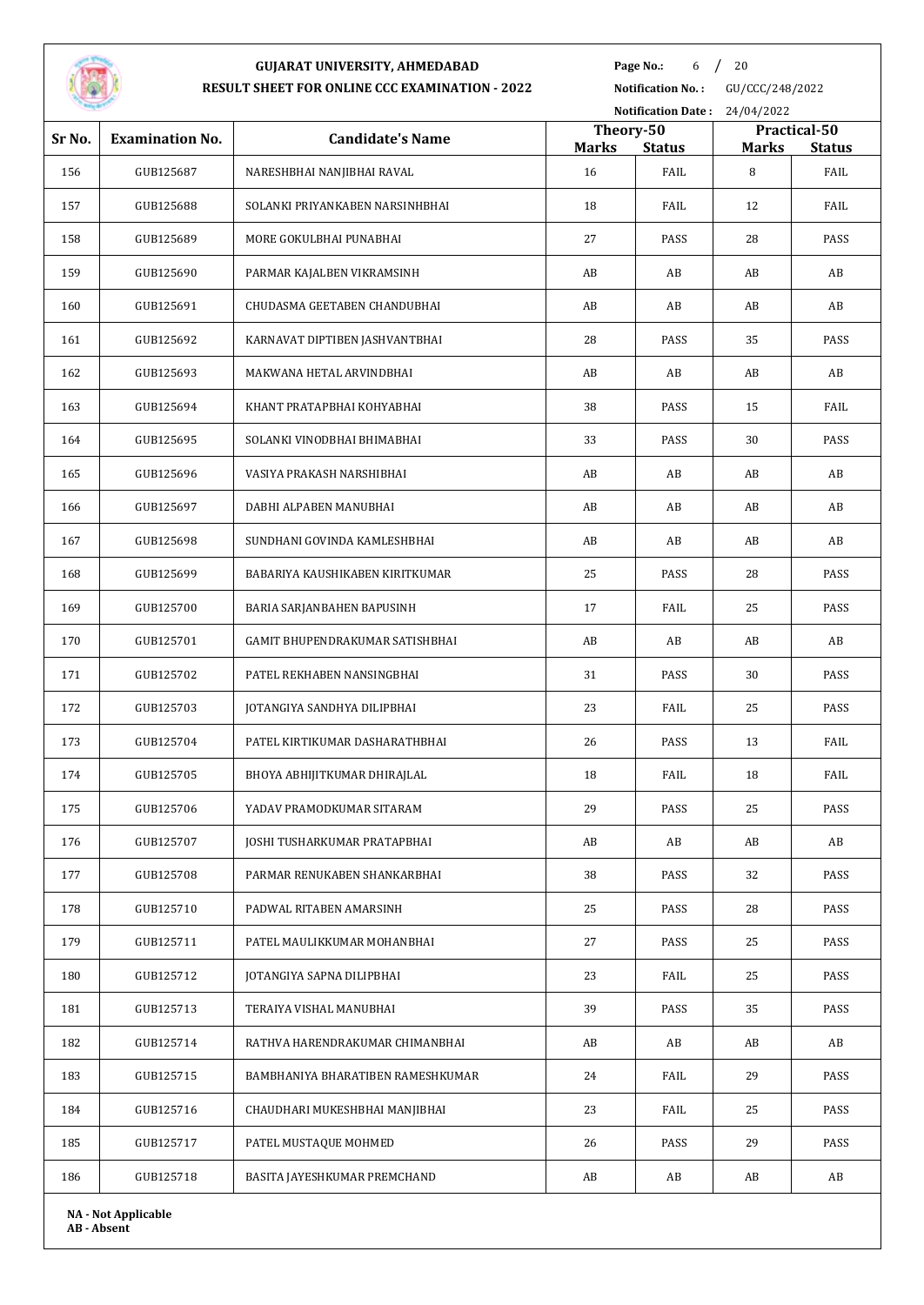

**Page No.:** / 20

**Notification No. :** GU/CCC/248/2022 **Notification Date :** 24/04/2022

| Sr No. | <b>Examination No.</b>     | <b>Candidate's Name</b>           | Theory-50<br><b>Marks</b> | <b>Status</b> | <b>Marks</b> | Practical-50<br><b>Status</b> |
|--------|----------------------------|-----------------------------------|---------------------------|---------------|--------------|-------------------------------|
| 187    | GUB125719                  | CHAUDHARI SACHINKUMAR DARAGHABHAI | 38                        | PASS          | 35           | PASS                          |
| 188    | GUB125720                  | PATEL VARSHABAHEN KANUBHAI        | AB                        | AB            | AB           | AB                            |
| 189    | GUB125721                  | ZALA KIRANBA BHUPATSINH           | 27                        | PASS          | 26           | PASS                          |
| 190    | GUB125722                  | VAGHELA PRAVINBHAI SAVAJIBHAI     | $-9$                      | FAIL          | 36           | PASS                          |
| 191    | GUB125723                  | BHADARKA JAGMAL CHHAGANBHAI       | 21                        | FAIL          | 8            | FAIL                          |
| 192    | GUB125724                  | SAKHRA RAYMAL KANABHAI            | AB                        | AB            | AB           | AB                            |
| 193    | GUB125725                  | KHARADI PRAVINKUMAR SOMAJI        | AB                        | AB            | AB           | AB                            |
| 194    | GUB125726                  | RAVAL RIMA UDAYBHAI               | 36                        | PASS          | 31           | PASS                          |
| 195    | GUB125727                  | JANI JALPABEN MAHASHANKARBHAI     | 17                        | FAIL          | 10           | FAIL                          |
| 196    | GUB125728                  | MAKAVANA MAYURBHAI VAJUBHAI       | AB                        | AB            | AB           | AB                            |
| 197    | GUB125729                  | GOJIYA ALABHAI SAJANBHAI          | AB                        | AB            | AB           | AB                            |
| 198    | GUB125730                  | SANGADA KAJALKUMARI DINESHCHANDRA | AB                        | AB            | AB           | AB                            |
| 199    | GUB125731                  | CHAUHAN PRAGNABEN GOVINDBHAI      | 10                        | FAIL          | 8            | FAIL                          |
| 200    | GUB125732                  | KHOKHAR JYOTIBAHEN KALABHAI       | 25                        | PASS          | 25           | PASS                          |
| 201    | GUB125733                  | MAKWANA YOGESHKUMAR BABUBHAI      | AB                        | AB            | AB           | AB                            |
| 202    | GUB125734                  | BHATT MAYABEN BHANUSHANKAR        | AB                        | AB            | AB           | AB                            |
| 203    | GUB125735                  | PATEL ARUNABEN VASARAMBHAI        | 28                        | PASS          | 26           | PASS                          |
| 204    | GUB125736                  | PARMAR SOMABHAI AMATHABHAI        | 28                        | PASS          | 26           | PASS                          |
| 205    | GUB125737                  | VANKAR ASHOKBHAI JETHABHAI        | 28                        | PASS          | 30           | PASS                          |
| 206    | GUB125738                  | PATHAN SARFARAJKHAN ASAGARKHAN    | 27                        | PASS          | 29           | PASS                          |
| 207    | GUB125739                  | PATEL JINAL POPATBHAI             | AB                        | AB            | AB           | AB                            |
| 208    | GUB125740                  | CHAUDHARY LATABEN BHIKHABHAI      | AB                        | AB            | AB           | AB                            |
| 209    | GUB125741                  | RAVLIYA PARBATBHAI PARBATBHAI     | AB                        | AB            | AB           | AB                            |
| 210    | GUB125742                  | CHAVDA NAGARBHAI SHIVABHAI        | 27                        | PASS          | 27           | PASS                          |
| 211    | GUB125743                  | <b>JOSHI CHINTAN LAXI</b>         | AB                        | AB            | AB           | AB                            |
| 212    | GUB125744                  | SOLANKI MANJULABEN PANCHABHAI     | 23                        | FAIL          | 14           | FAIL                          |
| 213    | GUB125745                  | MAKVANA SHAILESHKUMAR ASHOKBHAI   | 13                        | FAIL          | 12           | FAIL                          |
| 214    | GUB125746                  | MAHESHWARI DAMJI THAVAR           | 26                        | PASS          | 30           | PASS                          |
| 215    | GUB125747                  | DABHI PARAS MAGANBHAI             | AB                        | AB            | AB           | AB                            |
| 216    | GUB125748                  | GOHEL SNEHA BHIKHUBHAI            | AB                        | AB            | AB           | AB                            |
| 217    | GUB125749                  | JADAV MILAPKUMAR KAMABHAI         | AB                        | AB            | AB           | AB                            |
|        | <b>NA - Not Applicable</b> |                                   |                           |               |              |                               |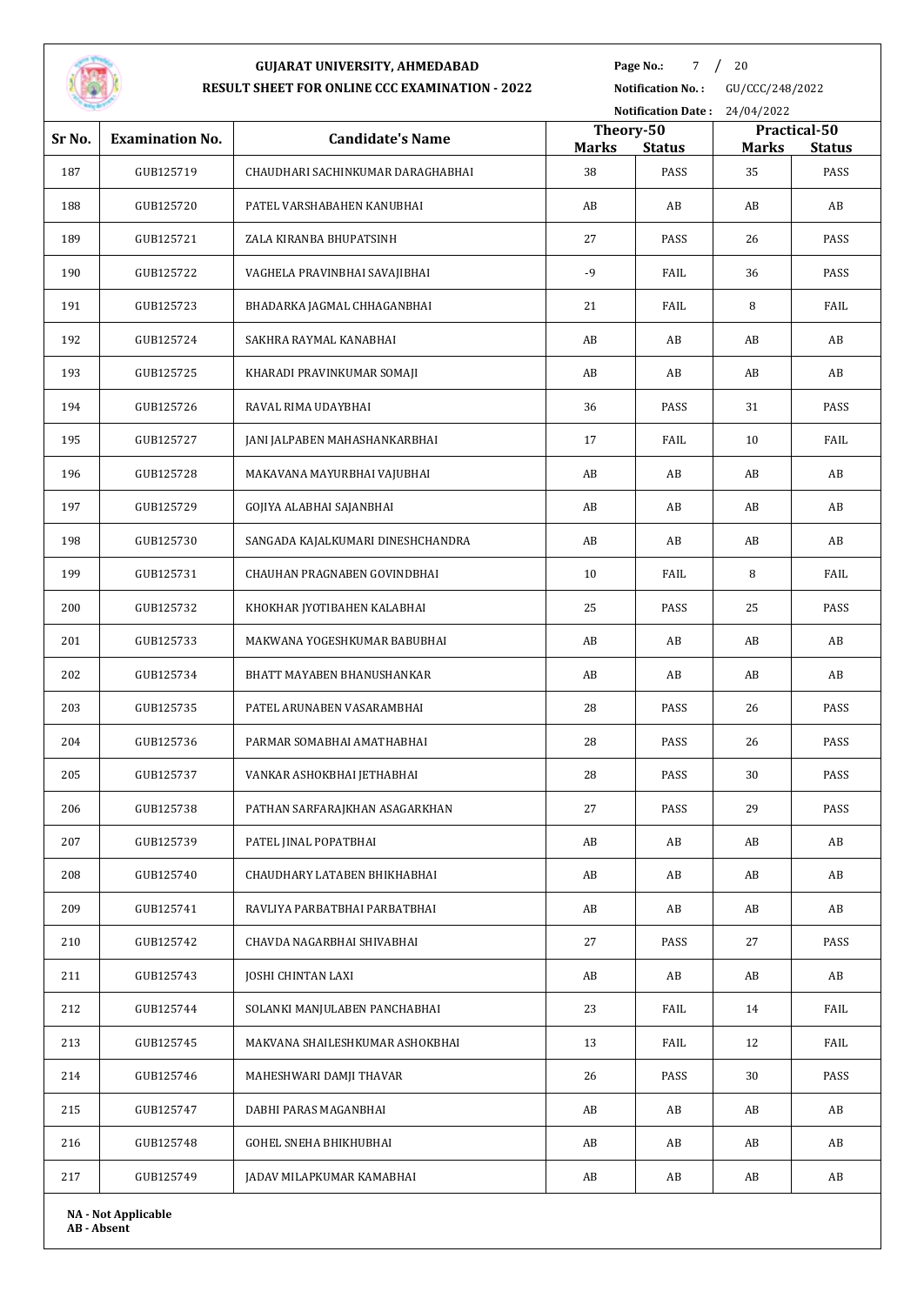

**Page No.:** / 20

**Notification No. :** GU/CCC/248/2022

|        |                            |                                    | Notification Date: 24/04/2022 |               |    |                                               |  |
|--------|----------------------------|------------------------------------|-------------------------------|---------------|----|-----------------------------------------------|--|
| Sr No. | <b>Examination No.</b>     | <b>Candidate's Name</b>            | Theory-50<br><b>Marks</b>     | <b>Status</b> |    | Practical-50<br><b>Marks</b><br><b>Status</b> |  |
| 218    | GUB125750                  | THAKOR BHAVANABEN DHRUVKUMAR       | 32                            | PASS          | 27 | PASS                                          |  |
| 219    | GUB125751                  | MAKVANA KAPILSINH SANSINH          | 30                            | PASS          | 33 | PASS                                          |  |
| 220    | GUB125752                  | SOLANKI KUNJAL HASHMUKHBHAI        | 21                            | FAIL          | 28 | PASS                                          |  |
| 221    | GUB125753                  | PATEL NIMESH ASHOKBHAI             | 27                            | PASS          | 33 | PASS                                          |  |
| 222    | GUB125754                  | RAM TEJALBEN KANABHAI              | AB                            | AB            | AB | AB                                            |  |
| 223    | GUB125755                  | PARMAR DILIPKUMAR MANJIBHAI        | 25                            | PASS          | 27 | PASS                                          |  |
| 224    | GUB125756                  | PRAJAPATI RIPALBEN RAKESHBHAI      | AB                            | AB            | AB | AB                                            |  |
| 225    | GUB125757                  | PATEL RAHULKUMAR SHIVLAL           | 33                            | PASS          | 30 | PASS                                          |  |
| 226    | GUB125758                  | PARMAR VADANSINH ANDARSINH         | AB                            | AB            | AB | AB                                            |  |
| 227    | GUB125759                  | GAMETI JAGDISHKUMAR BACHUBHAI      | 27                            | PASS          | 28 | PASS                                          |  |
| 228    | GUB125760                  | SANGADA PRITESHKUMAR DINESHCHANDRA | AB                            | AB            | AB | AB                                            |  |
| 229    | GUB125761                  | BARIA MANJULABAHEN SURASINGBHAI    | AB                            | AB            | AB | AB                                            |  |
| 230    | GUB125762                  | PANCHAL BHUMIKABEN JAYANTILAL      | 18                            | FAIL          | 3  | FAIL                                          |  |
| 231    | GUB125763                  | PARMAR NIKUNJKUMAR THOBHANBHAI     | 25                            | PASS          | 29 | PASS                                          |  |
| 232    | GUB125764                  | PARMAR HITENDRABHAI JAYANTIBHAI    | AB                            | AB            | AB | AB                                            |  |
| 233    | GUB125765                  | PANCHAL BHUMIKABEN RAJENDRABHAI    | AB                            | AB            | AB | AB                                            |  |
| 234    | GUB125766                  | BHABHOR KAILASHBEN FATESINGH       | AB                            | AB            | AB | AB                                            |  |
| 235    | GUB125767                  | DESAI MAVJIBHAI SARTANBHAI         | 19                            | FAIL          | 2  | FAIL                                          |  |
| 236    | GUB125768                  | ZALA HARDEVSINH BHAGUBHA           | 26                            | PASS          | 30 | PASS                                          |  |
| 237    | GUB125769                  | NANECHA MAYURKUMAR BHIKHUBHAI      | 27                            | PASS          | 29 | PASS                                          |  |
| 238    | GUB125770                  | PAN MUKESHBHAI VARDHAJI            | AB                            | AB            | AB | AB                                            |  |
| 239    | GUB125771                  | SANGADA NITA MATHURBHAI            | AB                            | AB            | AB | AB                                            |  |
| 240    | GUB125772                  | PRAJAPATI ARPITABEN PRAVINBHAI     | AB                            | AB            | AB | AB                                            |  |
| 241    | GUB125773                  | BHADAK KRISHNABEN DILIPBHAI        | AB                            | AB            | AB | AB                                            |  |
| 242    | GUB125774                  | PATEL JAGRUTI SURESHBHAI           | AB                            | AB            | AB | AB                                            |  |
| 243    | GUB125775                  | MUNDVADA MINABEN SHANKARBHAI       | AB                            | AB            | AB | AB                                            |  |
| 244    | GUB125776                  | DESAI RAHULBHAI DEVABHAI           | 23                            | FAIL          | 21 | FAIL                                          |  |
| 245    | GUB125777                  | SATANI ASHVINBHAI VINODBHAI        | 38                            | PASS          | 37 | PASS                                          |  |
| 246    | GUB125778                  | CHUDASAMA JIGNASHABEN BHURABHAI    | 25                            | PASS          | 34 | PASS                                          |  |
| 247    | GUB125779                  | PARMAR RAHULKUMAR ARVINDBHAI       | AB                            | AB            | AB | AB                                            |  |
| 248    | GUB125780                  | BABARIYA JAYESHBHAI KARSHANBHAI    | 19                            | FAIL          | 15 | FAIL                                          |  |
|        | <b>NA - Not Applicable</b> |                                    |                               |               |    |                                               |  |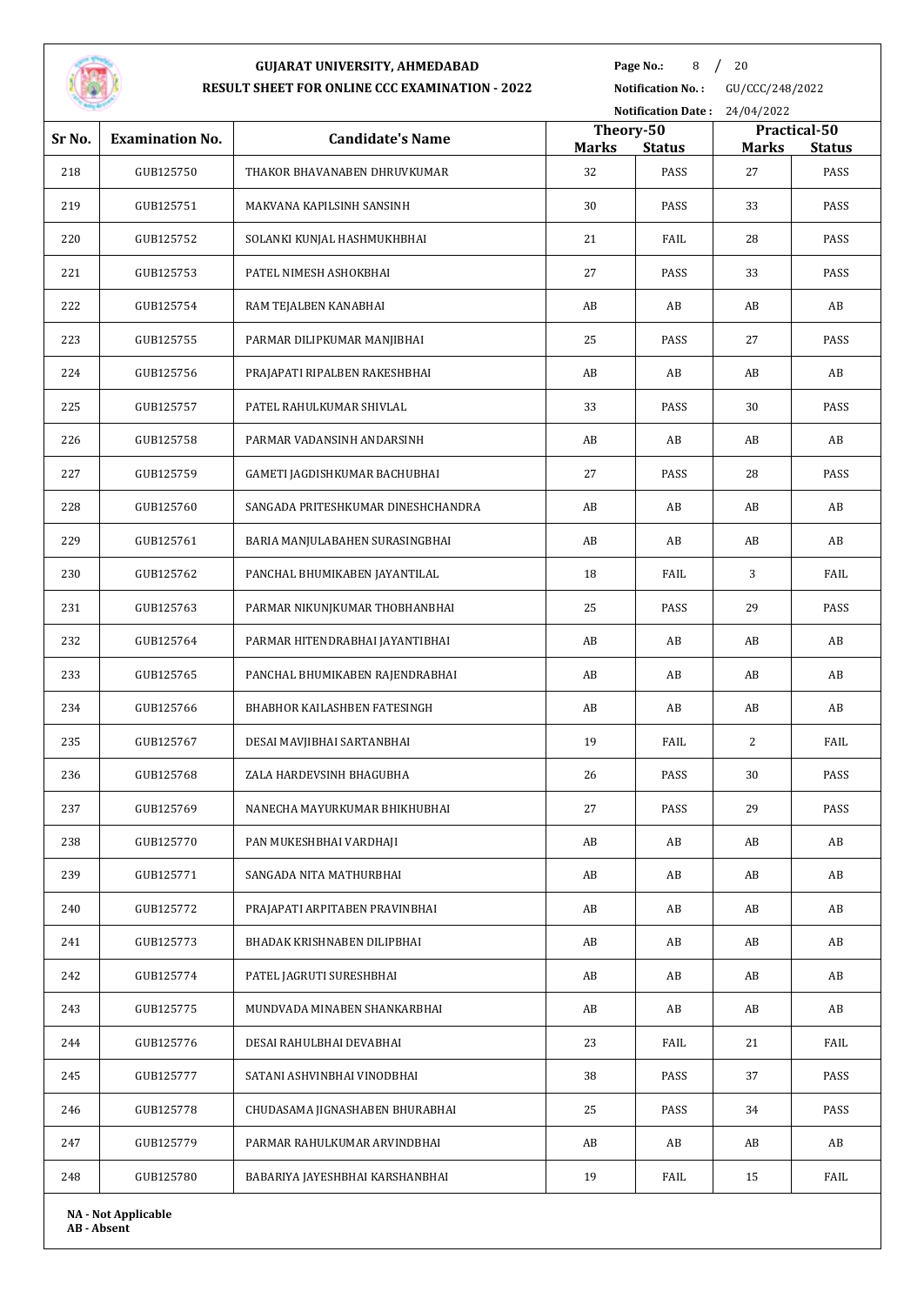

**Page No.:** 9 / 20

**Notification No. :** GU/CCC/248/2022

| <b>Notification Date:</b><br>24/04/2022 |                            |                                  |                    |                       |                   |                       |
|-----------------------------------------|----------------------------|----------------------------------|--------------------|-----------------------|-------------------|-----------------------|
| Sr No.                                  | <b>Examination No.</b>     | <b>Candidate's Name</b>          | Theory-50          |                       |                   | Practical-50          |
| 249                                     | GUB125781                  | MAJITHIYA JADAVBHAI PUNABHAI     | <b>Marks</b><br>13 | <b>Status</b><br>FAIL | <b>Marks</b><br>9 | <b>Status</b><br>FAIL |
| 250                                     | GUB125782                  | CHAVADA KOMALBA NATUJI           | 33                 | PASS                  | 31                | PASS                  |
| 251                                     | GUB125783                  | MAHERIA KINJAL VASANTKUMAR       | AB                 | AB                    | AB                | AB                    |
| 252                                     | GUB125784                  | PATEL ASHISHKUMAR RAMESHCHANDRA  | AB                 | AB                    | AB                | AB                    |
| 253                                     | GUB125785                  | PANDYA MANGLABHAI KESHABHAI      | AB                 | AB                    | AB                | AB                    |
| 254                                     | GUB125786                  | GAMIT MANISHKUMAR GANABHAI       | 17                 | FAIL                  | 22                | FAIL                  |
|                                         |                            |                                  |                    |                       |                   |                       |
| 255                                     | GUB125787                  | RAVAT MANUSINGBHAI RAMSINGBHAI   | AB                 | AB                    | AB                | AB                    |
| 256                                     | GUB125788                  | BHOLA NIMUBEN MERAMANBHAI        | 9                  | FAIL                  | 20                | FAIL                  |
| 257                                     | GUB125789                  | RATHOD DIPABHAI SUBABHAI         | AB                 | AB                    | AB                | AB                    |
| 258                                     | GUB125790                  | NAREJA SHIRAJ HUSENBHAI          | AB                 | AB                    | AB                | AB                    |
| 259                                     | GUB125791                  | CHAUDHARI JIGARKUMAR RAMJIBHAI   | AB                 | AB                    | AB                | AB                    |
| 260                                     | GUB125792                  | VASAVA PRITIBEN CHIMANBHAI       | AB                 | AB                    | AB                | AB                    |
| 261                                     | GUB125793                  | JADEJA BHAVDIPSINH GHANSHYAMSINH | 28                 | PASS                  | 27                | PASS                  |
| 262                                     | GUB125794                  | RATHVA ROHINIBEN JAGUBHAI        | AB                 | AB                    | AB                | AB                    |
| 263                                     | GUB125795                  | VADHIYA NAGAJAN CHANABHAI        | 15                 | FAIL                  | $\bf{0}$          | FAIL                  |
| 264                                     | GUB125796                  | DAVE TRIDEVKUMAR HARSHADBHAI     | AB                 | AB                    | AB                | AB                    |
| 265                                     | GUB125797                  | HATHILA SHAILESHBHAI RAMSUBHAI   | AB                 | AB                    | AB                | AB                    |
| 266                                     | GUB125798                  | BHAGAT HETAL MUKESHBHAI          | 18                 | FAIL                  | 25                | PASS                  |
| 267                                     | GUB125799                  | BARAD KRISHNA SAVDASBHAI         | 20                 | FAIL                  | 25                | PASS                  |
| 268                                     | GUB125800                  | VASAVA SHYAMKUMAR GOVINDBHAI     | AB                 | AB                    | AB                | AB                    |
| 269                                     | GUB125801                  | DAVE ILABEN MAYASHANKARBHAI      | 25                 | PASS                  | 26                | PASS                  |
| 270                                     | GUB125802                  | MAKWANA PRAVIN KUMAR DHANJI BHAI | 18                 | FAIL                  | 10                | FAIL                  |
| 271                                     | GUB125803                  | CHAUDHARY VIJAYKUMAR BALVANTBHAU | AB                 | AB                    | AB                | AB                    |
| 272                                     | GUB125804                  | JADEJA DILIPSINH VAGHUBHA        | AB                 | AB                    | AB                | AB                    |
| 273                                     | GUB125805                  | CHAUHAN BIPINKUMAR BABUBHAI      | 20                 | FAIL                  | 16                | FAIL                  |
| 274                                     | GUB125806                  | PATANI BHARTIBEN GANPATBHAI      | 13                 | FAIL                  | 5                 | FAIL                  |
| 275                                     | GUB125807                  | CHANIYA IMRAN HUSHENBHAI         | 26                 | PASS                  | 28                | PASS                  |
| 276                                     | GUB125808                  | PARMAR RAHULKUMAR AMRUTBHAI      | 28                 | PASS                  | 31                | PASS                  |
| 277                                     | GUB125809                  | DUND VARUNKUMAR VINODBHAI        | AB                 | AB                    | AB                | AB                    |
| 278                                     | GUB125810                  | KOTHARI SHAHINBANU AAMIN         | AB                 | AB                    | AB                | AB                    |
| 279                                     | GUB125811                  | VAGHELA POOJA PRAFULBHAI         | AB                 | AB                    | AB                | AB                    |
|                                         | <b>NA - Not Applicable</b> |                                  |                    |                       |                   |                       |
|                                         |                            |                                  |                    |                       |                   |                       |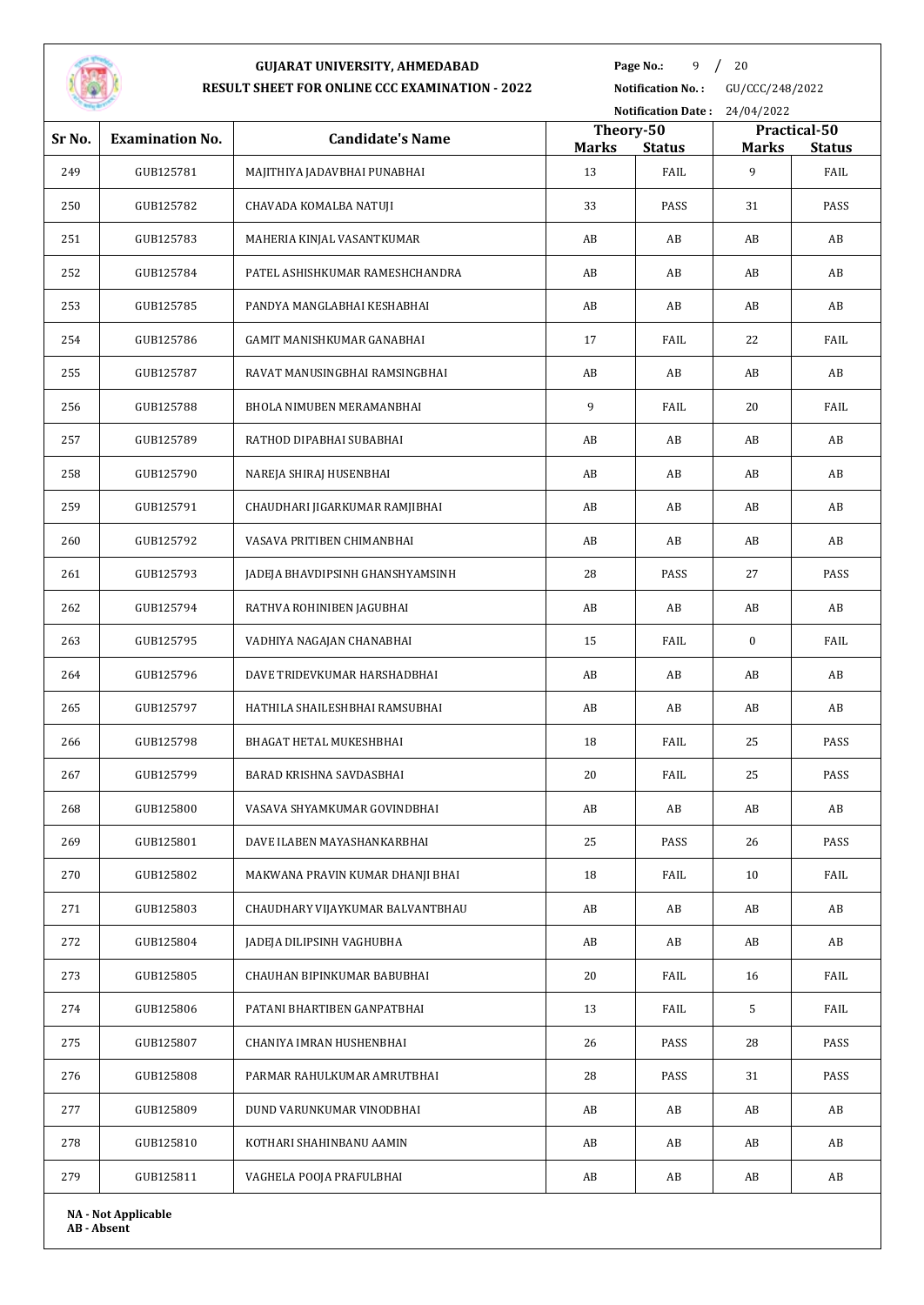

**Page No.:** 10 / 20

**Notification No. :** GU/CCC/248/2022 **Notification Date :** 24/04/2022

|        |                            |                                  | Theory-50    |               |          | Practical-50  |
|--------|----------------------------|----------------------------------|--------------|---------------|----------|---------------|
| Sr No. | <b>Examination No.</b>     | <b>Candidate's Name</b>          | <b>Marks</b> | <b>Status</b> | Marks    | <b>Status</b> |
| 280    | GUB125812                  | PATEL BHARGAVBHAI MULCHANDBHAI   | 33           | PASS          | 16       | FAIL          |
| 281    | GUB125813                  | THAKOR DIPIKABEN DASHARATHJI     | 32           | PASS          | 25       | PASS          |
| 282    | GUB125814                  | CHAUDHARI SARASWATIBEN BABUBHAI  | AB           | AB            | AB       | AB            |
| 283    | GUB125815                  | VASAVA AMARSINHBHAI KUNVRABHAI   | 27           | PASS          | 30       | PASS          |
| 284    | GUB125816                  | GARAIYA BHUMI JESHINGBHAI        | AB           | AB            | AB       | AB            |
| 285    | GUB125817                  | VAGHELA KIRTI JAYANTIBHAI        | 25           | PASS          | 21       | FAIL          |
| 286    | GUB125818                  | PATEL ASHISHKUMAR RAMESHCHANDRA  | 31           | PASS          | 22       | FAIL          |
| 287    | GUB125819                  | GADHAVI VISHALKUMAR NATVARSINH   | 31           | PASS          | 30       | PASS          |
| 288    | GUB125820                  | KHIMSURIYA DEVIKABEN SOMABHAI    | AB           | AB            | AB       | AB            |
| 289    | GUB125821                  | BARIA HETALBEN PARVATSHIN        | AB           | AB            | AB       | AB            |
| 290    | GUB125822                  | PRAJAPATI ARATI RAMANIKBHAI      | AB           | AB            | AB       | AB            |
| 291    | GUB125823                  | RANA JITENDRASINH JASHAVANTSINH  | 27           | PASS          | 29       | PASS          |
| 292    | GUB125824                  | VALMIKI CHENJIBHAI SAVABHAI      | 11           | FAIL          | $\bf{0}$ | FAIL          |
| 293    | GUB125825                  | SHIYAL KADAVIBEN NANUBHAI        | 16           | FAIL          | 29       | PASS          |
| 294    | GUB125826                  | PATEL KAUSHIKKUMAR BABUBHAI      | 26           | PASS          | 30       | PASS          |
| 295    | GUB125827                  | PATEL ANKITKUMAR ARVINDBHAI      | AB           | AB            | AB       | AB            |
| 296    | GUB125828                  | PATEL PRIYANKABAHEN ASHOKBHAI    | 17           | FAIL          | 29       | PASS          |
| 297    | GUB125829                  | CHAUHAN PRIYANKABEN KIRTANBHAI   | 29           | PASS          | 30       | PASS          |
| 298    | GUB125830                  | BHUVA RUPESH DINESHBHAI          | 37           | PASS          | 36       | PASS          |
| 299    | GUB125831                  | SUVERA RENUKABEN NAVNEETBHAI     | AB           | AB            | AB       | AB            |
| 300    | GUB125832                  | NANDANIYA CHANDNI KARSHANBHAI    | AB           | AB            | AB       | AB            |
| 301    | GUB125833                  | SOLANKI JIGARKUMAR HARAGOVANBHAI | 28           | PASS          | 25       | PASS          |
| 302    | GUB125834                  | THAKAR KHIMJI BHAI PREMJIBHAI    | 26           | PASS          | 16       | FAIL          |
| 303    | GUB125835                  | MAHERIYA JITENDRAKUMAR BALABHAI  | 28           | PASS          | 27       | PASS          |
| 304    | GUB125836                  | THAKOR RASIKJI JIVAJI            | AB           | AB            | AB       | AB            |
| 305    | GUB125837                  | PATEL ALPESHKUMAR VINUBHAI       | 26           | PASS          | 33       | PASS          |
| 306    | GUB125838                  | PARMAR NAGINKUMAR PRABHUDAS      | 22           | FAIL          | 26       | PASS          |
| 307    | GUB125839                  | CHAUHAN BHAVANISINH RANJI        | 41           | PASS          | 36       | PASS          |
| 308    | GUB125840                  | CHAUDHARI SARITABEN RAMANBHAI    | AB           | AB            | AB       | AB            |
| 309    | GUB125841                  | PANDYA VAIBHAV KISHORBHAI        | AB           | AB            | AB       | AB            |
| 310    | GUB125842                  | JETPURA DARSHANA MAGANLAL        | 30           | PASS          | 25       | PASS          |
|        | <b>NA</b> - Not Applicable |                                  |              |               |          |               |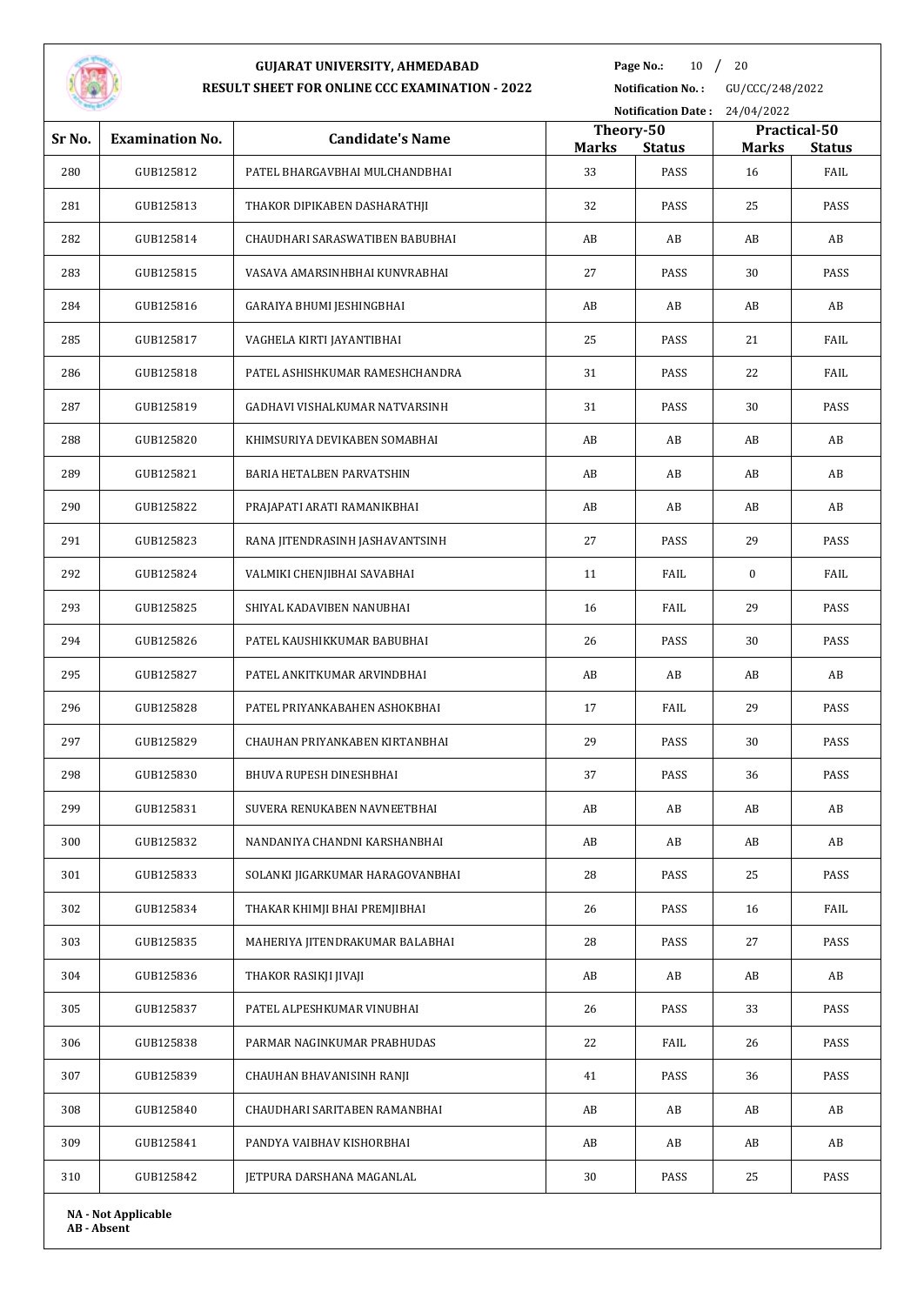

**Page No.:** 11 / 20

**Notification No. :** GU/CCC/248/2022

|        |                        | Notification Date: 24/04/2022      |                                                                            |      |    |               |
|--------|------------------------|------------------------------------|----------------------------------------------------------------------------|------|----|---------------|
| Sr No. | <b>Examination No.</b> | <b>Candidate's Name</b>            | Theory-50<br>Practical-50<br><b>Status</b><br><b>Marks</b><br><b>Marks</b> |      |    | <b>Status</b> |
| 311    | GUB125843              | SOLANKI MAMTABEN JITENDRABHAI      | 33                                                                         | PASS | 27 | PASS          |
| 312    | GUB125844              | CHAUHAN ISHWARJI SHANKARJI         | 26                                                                         | PASS | 30 | PASS          |
| 313    | GUB125845              | SOLANKI RAMILABEN JIVANBHAI        | 26                                                                         | PASS | 30 | PASS          |
| 314    | GUB125846              | CHAUDHARI PARIMALBHAI MAHENDRABHAI | 37                                                                         | PASS | 39 | PASS          |
| 315    | GUB125847              | PARMAR VANDANA SURESHBHAI          | 13                                                                         | FAIL | 18 | FAIL          |
| 316    | GUB125848              | PRAJAPATI USHABEN KANJIBHAI        | 25                                                                         | PASS | 21 | FAIL          |
| 317    | GUB125849              | RABARI ISHWARBHAI BHIKHABHAI       | AB                                                                         | AB   | AB | AB            |
| 318    | GUB125850              | ZEZARIYA VIPULBHAI HATHIBHAI       | AB                                                                         | AB   | AB | AB            |
| 319    | GUB125851              | MAKWANA BHAVNABEN RAMESHBHAI       | 24                                                                         | FAIL | 29 | PASS          |
| 320    | GUB125852              | PATEL PRIYANKA RAMANIKBHAI         | AB                                                                         | AB   | AB | AB            |
| 321    | GUB125853              | KATARIYA SHITALBEN GUNVNTBHAI      | 42                                                                         | PASS | 27 | PASS          |
| 322    | GUB125854              | PATEL MEHULKUMAR RAMESHBHAI        | AB                                                                         | AB   | AB | AB            |
| 323    | GUB125855              | NANECHA KAJAL RAMESHBHAI           | AB                                                                         | AB   | AB | AB            |
| 324    | GUB125856              | PARMAR DINESHBHAI PARSHOTTAMBHAI   | AB                                                                         | AB   | AB | AB            |
| 325    | GUB125857              | NANDA DIPAKKUMAR AMRUTLAL          | AB                                                                         | AB   | AB | AB            |
| 326    | GUB125858              | BARIA SUNILKUMAR SANKALBHAI        | AB                                                                         | AB   | AB | AB            |
| 327    | GUB125859              | THAKOR RAJESHKUMAR VELAJI          | 17                                                                         | FAIL | 13 | FAIL          |
| 328    | GUB125860              | GOSWAMI PRAFULLABEN BABUPURI       | AB                                                                         | AB   | AB | AB            |
| 329    | GUB125861              | PATEL UMESHBHAI DALPATBHAI         | 30                                                                         | PASS | 33 | PASS          |
| 330    | GUB125862              | CHAUDHARI SHILPABEN VINUBHAI       | AB                                                                         | AB   | AB | AB            |
| 331    | GUB125863              | CHAUDHARI RATUBEN KAJABHAI         | AB                                                                         | AB   | AB | AB            |
| 332    | GUB125864              | SOLANKI RASILA CHHAGANBHAI         | 26                                                                         | PASS | 19 | FAIL          |
| 333    | GUB125865              | RAVAL ADITIBEN BHARATKUMAR         | 28                                                                         | PASS | 35 | PASS          |
| 334    | GUB125866              | METRA ILA VASHARAMBHAI             | 26                                                                         | PASS | 33 | PASS          |
| 335    | GUB125867              | PATEL KANAIYALAL PRAHLADBHAI       | 28                                                                         | PASS | 32 | PASS          |
| 336    | GUB125868              | PATEL URVASHIBEN PRAVINBHAI        | 21                                                                         | FAIL | 33 | PASS          |
| 337    | GUB125869              | GAMIT ANIKSHABEN RAMESHBHAI        | 26                                                                         | PASS | 33 | PASS          |
| 338    | GUB125870              | PAVAGADHI NITINKUMAR UTTAMBHAI     | 26                                                                         | PASS | 33 | PASS          |
| 339    | GUB125871              | SOLANKI VISHAL NATAVARBHAI         | 30                                                                         | PASS | 32 | PASS          |
| 340    | GUB125872              | CHAUHAN KIRAN BHANUBHAI            | AB                                                                         | AB   | AB | AB            |
| 341    | GUB125873              | PATEL VISHALBHAI NARESHBHAI        | 16                                                                         | FAIL | 19 | FAIL          |
|        |                        |                                    |                                                                            |      |    |               |

**NA - Not Applicable AB - Absent**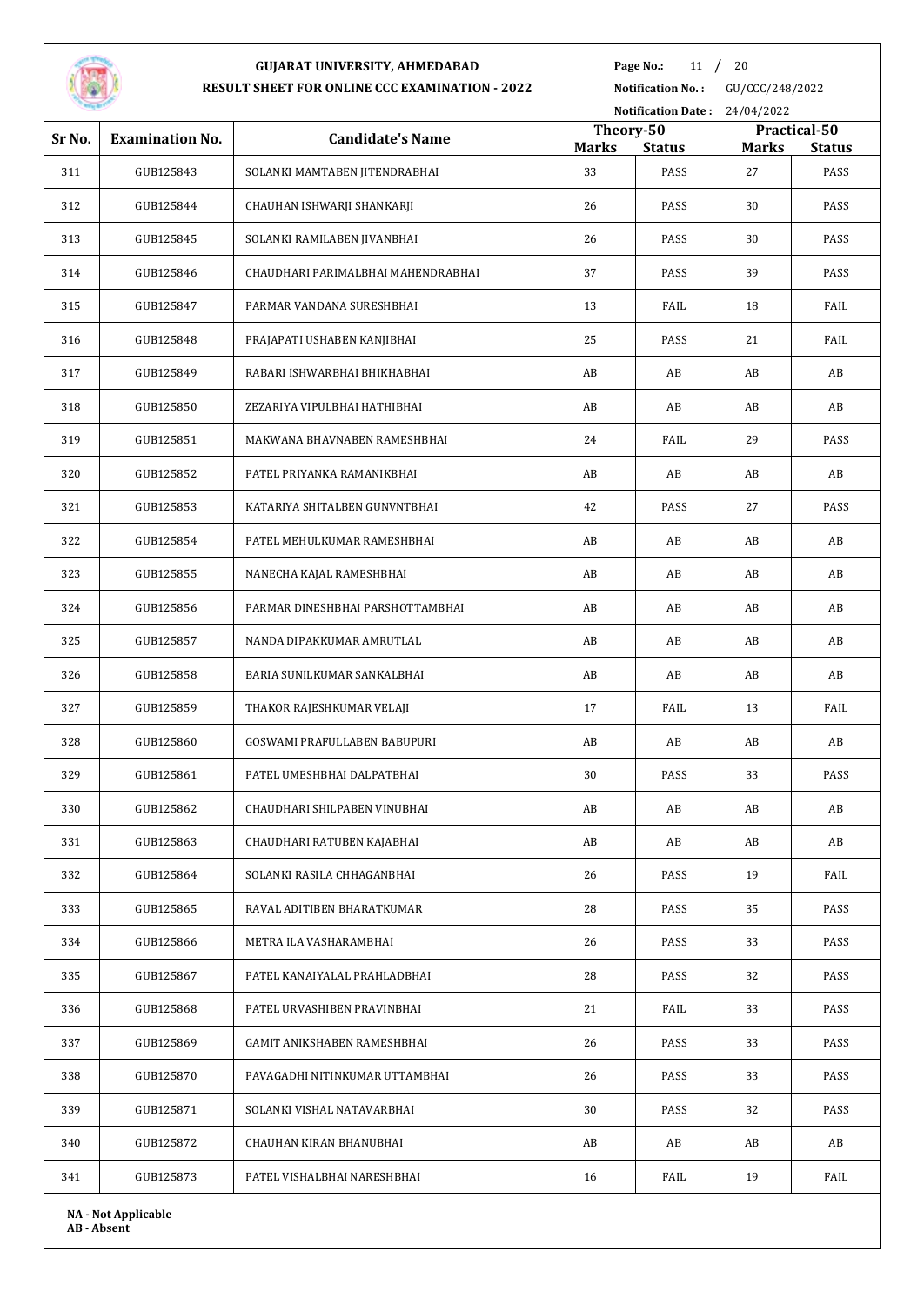

**Page No.:** 12 / 20

**Notification No. :** GU/CCC/248/2022

|        |                            |                                    |                           | Notification Date: 24/04/2022 |                                               |      |  |  |
|--------|----------------------------|------------------------------------|---------------------------|-------------------------------|-----------------------------------------------|------|--|--|
| Sr No. | <b>Examination No.</b>     | <b>Candidate's Name</b>            | Theory-50<br><b>Marks</b> | <b>Status</b>                 | Practical-50<br><b>Marks</b><br><b>Status</b> |      |  |  |
| 342    | GUB125874                  | SINDHAV DAKSHA GOVINDBHAI          | 29                        | PASS                          | 18                                            | FAIL |  |  |
| 343    | GUB125875                  | DESHMUKH MAMTABEN BABUBHAI         | 31                        | PASS                          | 21                                            | FAIL |  |  |
| 344    | GUB125876                  | JADEJA BHUMIKABA JAYENDRASINH      | 36                        | PASS                          | 27                                            | PASS |  |  |
| 345    | GUB125877                  | PARMAR RAVIRAJSINH BHARATSINH      | 39                        | PASS                          | 38                                            | PASS |  |  |
| 346    | GUB125878                  | <b>GOHIL KIRANBA SUKHDEVSINH</b>   | 31                        | PASS                          | 30                                            | PASS |  |  |
| 347    | GUB125879                  | <b>GAVIT PALLAVIBEN RAMANBHAI</b>  | 36                        | PASS                          | 25                                            | PASS |  |  |
| 348    | GUB125880                  | <b>GAMIT BHAVESHKUMAR BALUBHAI</b> | AB                        | AB                            | AB                                            | AB   |  |  |
| 349    | GUB125881                  | PATEL KAMLESHKUMAR HARIBHAI        | 34                        | PASS                          | 17                                            | FAIL |  |  |
| 350    | GUB125882                  | VAGHELA SONALBEN JAVSINHBHAI       | AB                        | AB                            | AB                                            | AB   |  |  |
| 351    | GUB125883                  | PATELIYA VINODKUMAR KALUBHAI       | 27                        | PASS                          | 30                                            | PASS |  |  |
| 352    | GUB125884                  | VIRVAL JEEGNESHBHAI SHANKARLAL     | AB                        | AB                            | AB                                            | AB   |  |  |
| 353    | GUB125885                  | PATEL YATINKUMAR UMEDBHAI          | 25                        | PASS                          | 36                                            | PASS |  |  |
| 354    | GUB125886                  | PATEL SANKETKUMAR BHARATBHAI       | 29                        | PASS                          | 32                                            | PASS |  |  |
| 355    | GUB125887                  | JOSHI SHRIRAMBHAI PRABHURAMBHAI    | 36                        | PASS                          | 20                                            | FAIL |  |  |
| 356    | GUB125888                  | PATEL PUJABEN ARVINDBHAI           | 31                        | PASS                          | 12                                            | FAIL |  |  |
| 357    | GUB125889                  | DARJI NAGESHKUMAR AMRUTLAL         | 31                        | PASS                          | 35                                            | PASS |  |  |
| 358    | GUB125890                  | DAMOR SURESHBHAI BHUNDABHAI        | 18                        | FAIL                          | 10                                            | FAIL |  |  |
| 359    | GUB125891                  | MER ASMITABEN ZAVERBHAI            | AB                        | AB                            | AB                                            | AB   |  |  |
| 360    | GUB125892                  | GOSAI DEEPA SANJAYGIRI             | 29                        | PASS                          | 33                                            | PASS |  |  |
| 361    | GUB125893                  | DHANDHAL KETANKUMAR SURABHAI       | AB                        | AB                            | AB                                            | AB   |  |  |
| 362    | GUB125894                  | SATHWARA JITENDRABHAI ASHOKBHAI    | 43                        | PASS                          | 28                                            | PASS |  |  |
| 363    | GUB125895                  | KARETHA VIRAL RAMBHAI              | AB                        | AB                            | AB                                            | AB   |  |  |
| 364    | GUB125896                  | NAYAK VASANTBHAI RAMANBHAI         | 12                        | FAIL                          | 5                                             | FAIL |  |  |
| 365    | GUB125897                  | GHANGHAL HARESHBHAI BHIMABHAI      | 14                        | FAIL                          | 12                                            | FAIL |  |  |
| 366    | GUB125898                  | CHAUDHARI RAMSI LAXMANBHAI         | 31                        | PASS                          | 25                                            | PASS |  |  |
| 367    | GUB125899                  | GOHIL JUVANSINH ABHALSINH          | AB                        | AB                            | AB                                            | AB   |  |  |
| 368    | GUB125900                  | TIMBAL ANITA BHIMABHAI             | AB                        | AB                            | AB                                            | AB   |  |  |
| 369    | GUB125901                  | RATHOD NAYANABEN TRIBHOVANBHAI     | 21                        | FAIL                          | 12                                            | FAIL |  |  |
| 370    | GUB125902                  | VAGHELA KARANSINH CHETANSINH       | AB                        | AB                            | AB                                            | AB   |  |  |
| 371    | GUB125903                  | RATHOD JAYPALKUMAR VECHATBHAI      | 25                        | PASS                          | 10                                            | FAIL |  |  |
| 372    | GUB125904                  | KHATANA POONAMBEN VAJUBHAI         | AB                        | AB                            | AB                                            | AB   |  |  |
|        | <b>NA - Not Applicable</b> |                                    |                           |                               |                                               |      |  |  |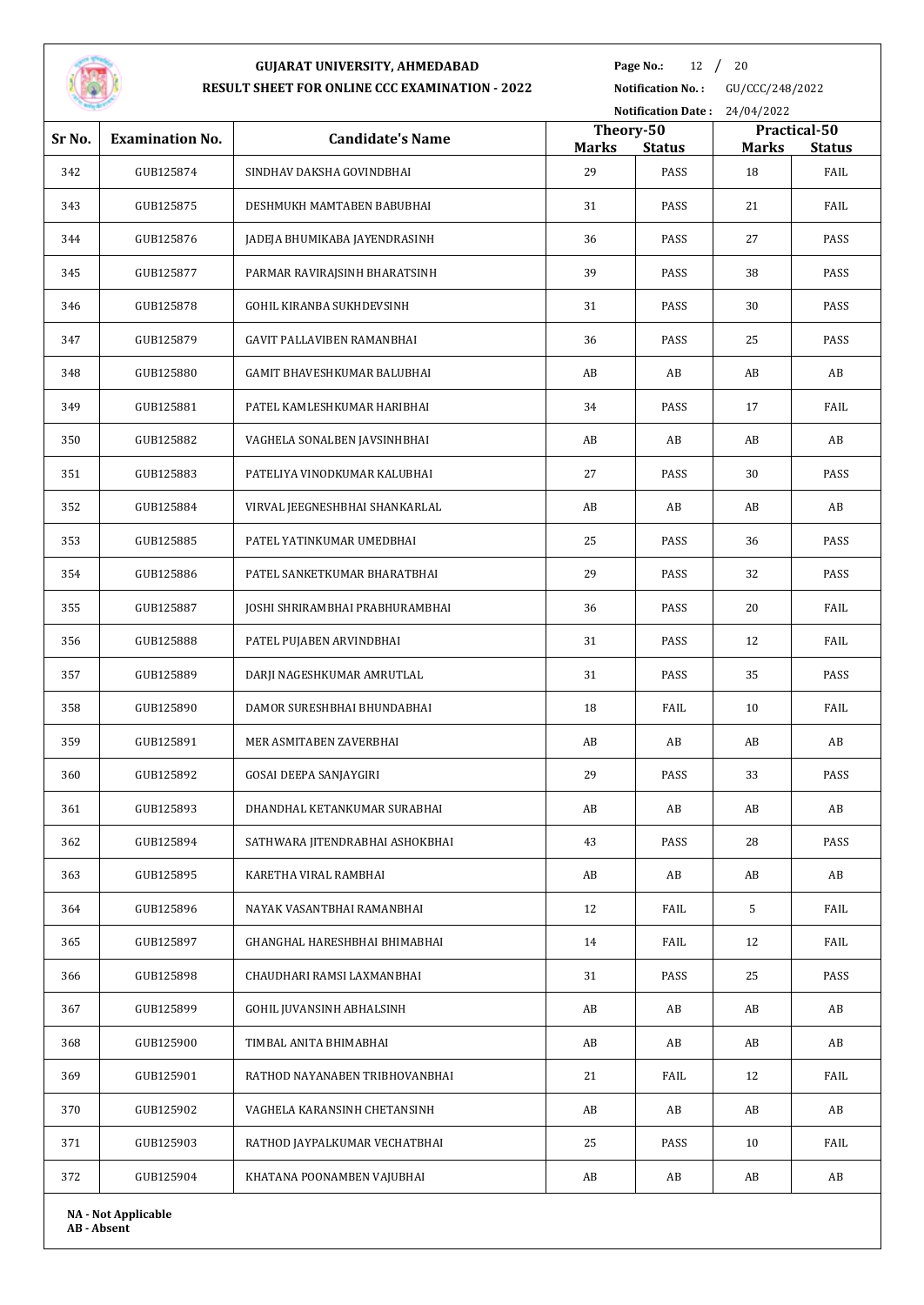

**Page No.:** 13 / 20

|        |                            |                                      |                    |                       | Notification Date: 24/04/2022 |                       |  |
|--------|----------------------------|--------------------------------------|--------------------|-----------------------|-------------------------------|-----------------------|--|
| Sr No. | <b>Examination No.</b>     | <b>Candidate's Name</b>              | Theory-50          |                       |                               | Practical-50          |  |
| 373    | GUB125905                  | DENGALA PUSHPA MALSURBHAI            | <b>Marks</b><br>26 | <b>Status</b><br>PASS | <b>Marks</b><br>25            | <b>Status</b><br>PASS |  |
| 374    | GUB125906                  | TRIVEDI POOJA MAHESHBHAI             | 24                 | FAIL                  | 22                            | FAIL                  |  |
| 375    | GUB125907                  | PATEL BIJALBAHEN MAHENDRAKUMAR       | AB                 | AB                    | AB                            | AB                    |  |
| 376    | GUB125908                  | SARAVAIYA ASMITABEN JADAVBHAI        | AB                 | AB                    | AB                            | AB                    |  |
| 377    | GUB125909                  | JOSHI PUJABEN PRAHALADBHAI           | AB                 | AB                    | AB                            | AB                    |  |
| 378    | GUB125910                  | BAMANIYA ALPESHKUMAR DUDHABHAI       | AB                 | AB                    | AB                            | AB                    |  |
| 379    | GUB125911                  | DODIYA NATHIBEN RAMDEBHAI            | AB                 | AB                    | AB                            | AB                    |  |
| 380    | GUB125912                  | NAYAK POONAMBEN ISHVARBHAI           | AB                 | AB                    | AB                            | AB                    |  |
| 381    | GUB125913                  | SARTANPARA SARITABEN VINUBHAI        | 17                 | FAIL                  | 19                            | FAIL                  |  |
| 382    | GUB125914                  | BHUKAN ODHABHAI VALKUBHAI            | 28                 | PASS                  | 34                            | PASS                  |  |
| 383    | GUB125915                  | MAKWANA HARSHITA VITHTHALBHAI        | 22                 | FAIL                  | 33                            | PASS                  |  |
| 384    | GUB125916                  | CHAUDHARY ASHOKKUMAR PREMABHAI       | 30                 | PASS                  | 5                             | FAIL                  |  |
| 385    | GUB125917                  | RATHOD MANOJKUMAR RUPSINH            | AB                 | AB                    | AB                            | AB                    |  |
| 386    | GUB125918                  | PRAJAPATI JALPABEN HASMUKHBHAI       | AB                 | AB                    | AB                            | AB                    |  |
| 387    | GUB125919                  | CHAUDHARI RATUBEN KAJABHAI           | 29                 | PASS                  | 35                            | PASS                  |  |
| 388    | GUB125920                  | SOLANKI ASMITABEN HASMUKHBHAI        | 24                 | FAIL                  | 15                            | FAIL                  |  |
| 389    | GUB125921                  | NAKIYA JAYESHBHAI LADHUBHAI          | 31                 | PASS                  | 11                            | FAIL                  |  |
| 390    | GUB125922                  | PARMAR REKHABAHEN PRAVINBHAI         | AB                 | AB                    | AB                            | AB                    |  |
| 391    | GUB125923                  | <b>JETHVA POOJABEN PRAVINBHAI</b>    | 31                 | PASS                  | 30                            | PASS                  |  |
| 392    | GUB125925                  | CHAUHAN KARANRAJ TEJABHAI            | AB                 | AB                    | AB                            | AB                    |  |
| 393    | GUB125926                  | VAGHELA BHUMI BHAGVANAJIBHAI         | AB                 | AB                    | AB                            | AB                    |  |
| 394    | GUB125927                  | GOHIL VIKRAMBHAI MANJIBHAI MANJIBHAI | AB                 | AB                    | AB                            | AB                    |  |
| 395    | GUB125928                  | BODAR JAGRUTIBEN RAMDEBHAI           | AB                 | AB                    | AB                            | AB                    |  |
| 396    | GUB125929                  | CHAMAR PRIYANKABEN NATHUBHAI         | 20                 | FAIL                  | 10                            | FAIL                  |  |
| 397    | GUB125930                  | SONAGRA HARESH SHANKAR BHAI          | 26                 | PASS                  | 28                            | PASS                  |  |
| 398    | GUB125931                  | PARMAR JAGDISHKUMAR MANJIBHAI        | 26                 | PASS                  | 30                            | PASS                  |  |
| 399    | GUB125932                  | NINAMA NIRMALBEN BHIMAJIBHAI         | AB                 | AB                    | AB                            | AB                    |  |
| 400    | GUB125933                  | <b>GOSWAMI JALPABEN PARVINJATI</b>   | 14                 | FAIL                  | 8                             | FAIL                  |  |
| 401    | GUB125934                  | LADUMOR ILABEN DHIRUBHAI             | AB                 | AB                    | AB                            | AB                    |  |
| 402    | GUB125935                  | GOHEL MIRABEN SURESHKUMAR            | AB                 | AB                    | AB                            | AB                    |  |
| 403    | GUB125936                  | JADEJA PRAGNABA DILAVARSINH          | AB                 | AB                    | AB                            | AB                    |  |
|        | <b>NA - Not Applicable</b> |                                      |                    |                       |                               |                       |  |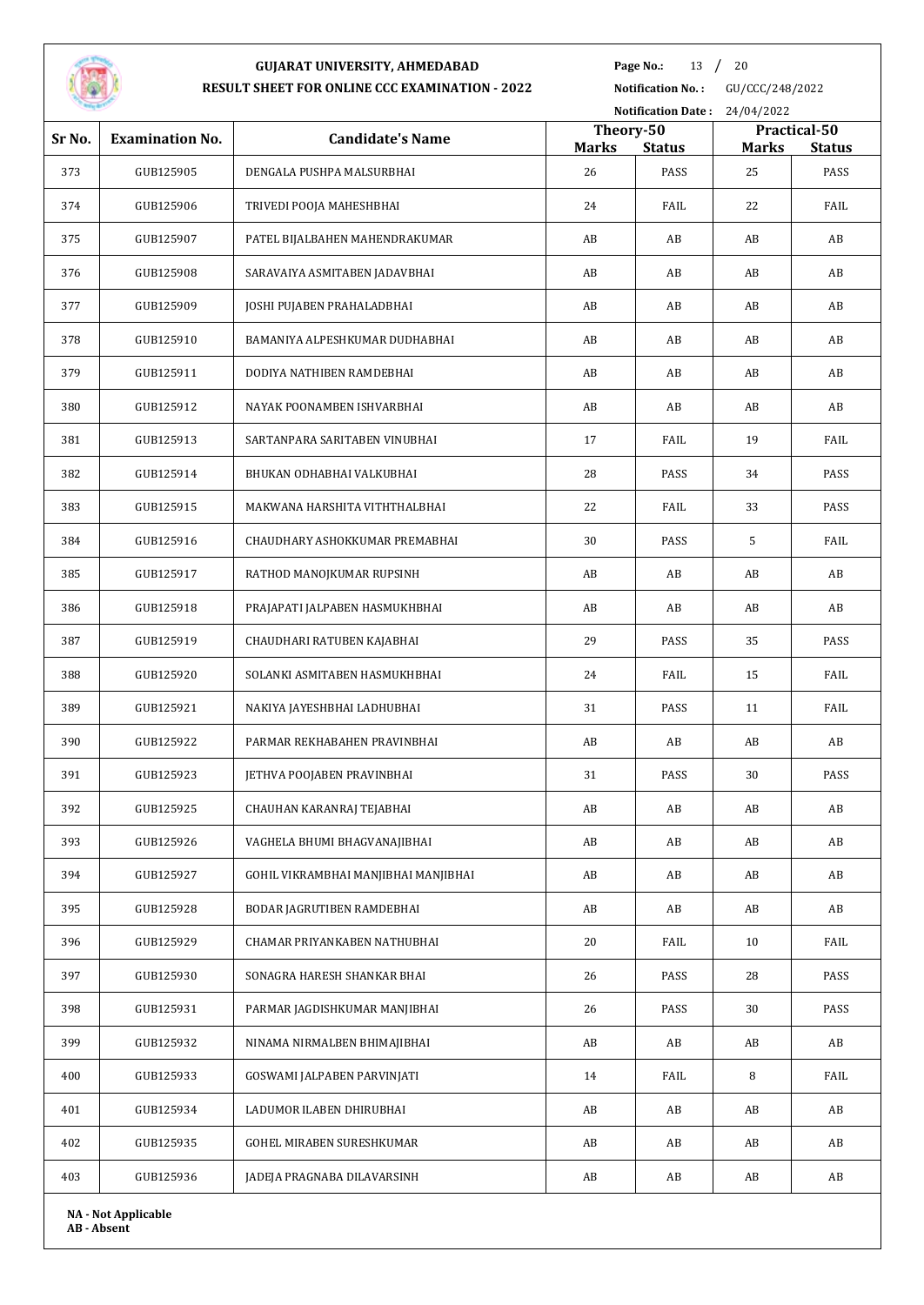

**Page No.:** 14 / 20

|        | Notification Date: 24/04/2022 |                                  |                           |               |              |                               |
|--------|-------------------------------|----------------------------------|---------------------------|---------------|--------------|-------------------------------|
| Sr No. | <b>Examination No.</b>        | <b>Candidate's Name</b>          | Theory-50<br><b>Marks</b> | <b>Status</b> | <b>Marks</b> | Practical-50<br><b>Status</b> |
| 404    | GUB125937                     | TAVIYAD LALIBEN RUPABHAI         | 26                        | PASS          | 5            | FAIL                          |
| 405    | GUB125938                     | GOJIYA KHIMA RANABHAI            | 24                        | FAIL          | 36           | PASS                          |
| 406    | GUB125939                     | FANAT JITESHKUMAR SAJABHAI       | 32                        | PASS          | 34           | PASS                          |
| 407    | GUB125940                     | CHAUDHARI DIPIKABEN MASOTBHAI    | 28                        | PASS          | 38           | PASS                          |
| 408    | GUB125941                     | RANA MARGESH LAXMANBHAI          | 18                        | FAIL          | 16           | FAIL                          |
| 409    | GUB125942                     | LALCHETA NISHIT DHIRAJLAL        | 33                        | PASS          | 38           | PASS                          |
| 410    | GUB125943                     | GOHIL GEETA GORDHANBHAI          | 19                        | FAIL          | 13           | FAIL                          |
| 411    | GUB125944                     | CHAUHAN KAJALBEN CHELABHAI       | AB                        | AB            | AB           | AB                            |
| 412    | GUB125945                     | VANJARA DILIPBHAI AMRABHAI       | 16                        | FAIL          | 15           | FAIL                          |
| 413    | GUB125946                     | MORI BINA GOVINDBHAI             | AB                        | AB            | AB           | AB                            |
| 414    | GUB125947                     | PARMAR DHAVANKUMAR NAROTTAMBHAI  | AB                        | AB            | AB           | AB                            |
| 415    | GUB125948                     | JANI SHILPABEN HIMMATBHAI        | 30                        | PASS          | 32           | PASS                          |
| 416    | GUB125949                     | CHAUDHARI DARSHANABEN PRATAPBHAI | AB                        | AB            | AB           | AB                            |
| 417    | GUB125950                     | CHAUDHARY JAGRUTIBEN SANKABHAI   | 14                        | FAIL          | 8            | FAIL                          |
| 418    | GUB125951                     | MAHERA PRIYANKABEN DAXESHBHAI    | AB                        | AB            | AB           | AB                            |
| 419    | GUB125952                     | BARIA REKHABEN SANGRAMSINH       | 27                        | PASS          | 30           | PASS                          |
| 420    | GUB125953                     | PALALIYA VASANTBEN SURABHAI      | 29                        | PASS          | 29           | PASS                          |
| 421    | GUB125954                     | DESAI ANANDBHAI KANJIBHAI        | 32                        | PASS          | 32           | PASS                          |
| 422    | GUB125955                     | CHAVDA RENUKABEN BHAVSANGBHAI    | AB                        | AB            | AB           | AB                            |
| 423    | GUB125956                     | SISODIYA KRUNALSINH JITENDRASINH | AB                        | AB            | AB           | AB                            |
| 424    | GUB125957                     | DAVE JIGNESHKUMAR BHARATBHAI     | AB                        | AB            | AB           | AB                            |
| 425    | GUB125958                     | RAI PRITI UPENDRA                | AB                        | AB            | AB           | AB                            |
| 426    | GUB125959                     | TRIVEDI VIPULKUMAR RAJNIKANT     | 28                        | PASS          | 30           | PASS                          |
| 427    | GUB125960                     | UPADHYAY POOJABEN SURESHBHAI     | 31                        | PASS          | 31           | PASS                          |
| 428    | GUB125961                     | KHASIYA HARSHITABEN BHUPATBHAI   | AB                        | AB            | AB           | AB                            |
| 429    | GUB125962                     | CHAUDHARY PINTUBHAI RATNABHAI    | 26                        | PASS          | 30           | PASS                          |
| 430    | GUB125963                     | DESAI RAJUBHAI RAMANBHAI         | AB                        | AB            | AB           | AB                            |
| 431    | GUB125964                     | MER RAMESHBHAI BHANABHAI         | AB                        | AB            | AB           | AB                            |
| 432    | GUB125965                     | RAWAT ILABEN DAHYALAL            | 25                        | PASS          | 26           | PASS                          |
| 433    | GUB125966                     | PATEL PARESHABEN BABULAL         | 12                        | FAIL          | 13           | FAIL                          |
| 434    | GUB125967                     | JADAV SANJAY PUNAMCHAND          | AB                        | AB            | AB           | AB                            |
|        |                               |                                  |                           |               |              |                               |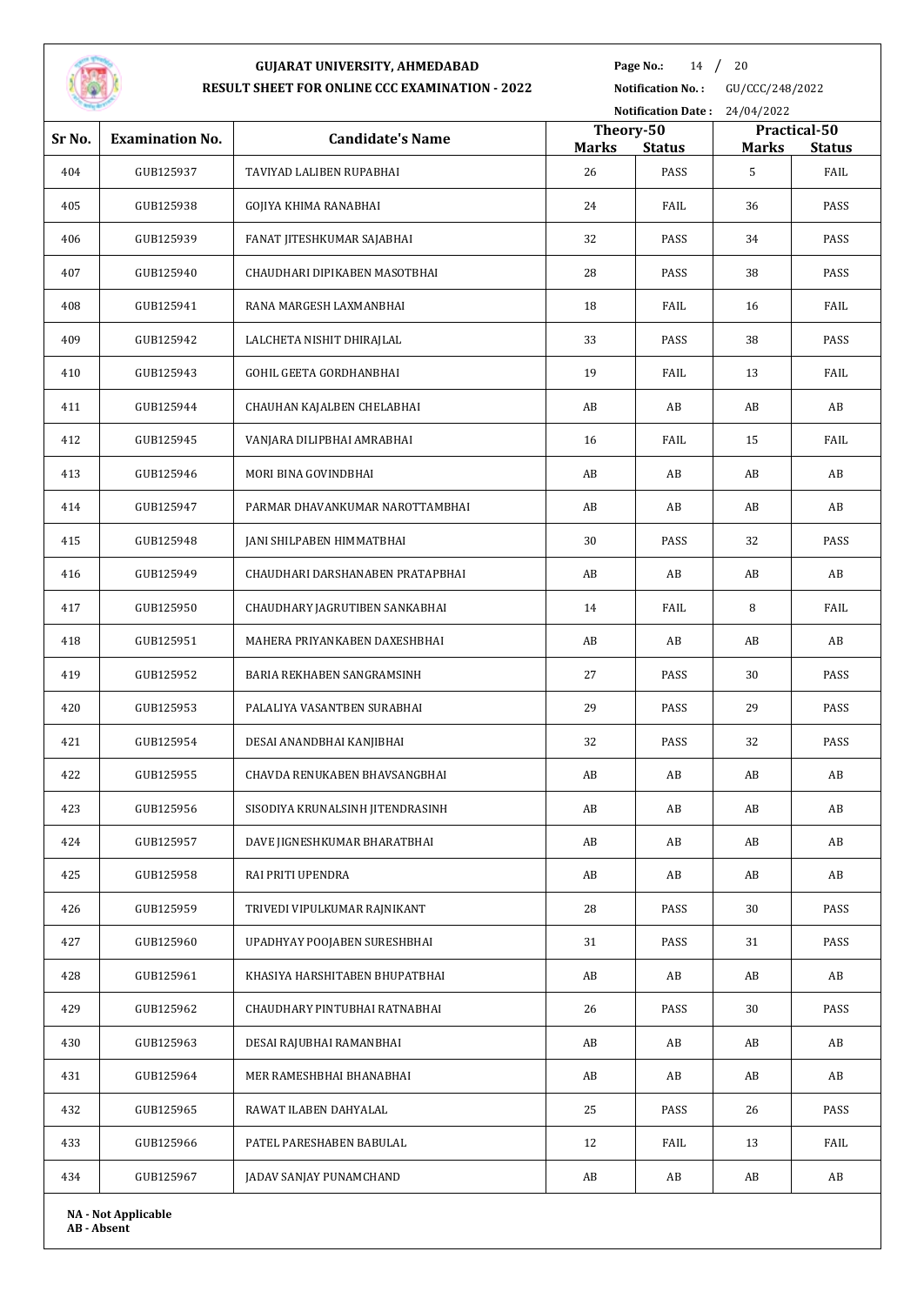

**Page No.:** 15 / 20

|        |                        |                                    |                           | <b>Notification Date:</b><br>24/04/2022 |              |                               |  |
|--------|------------------------|------------------------------------|---------------------------|-----------------------------------------|--------------|-------------------------------|--|
| Sr No. | <b>Examination No.</b> | <b>Candidate's Name</b>            | Theory-50<br><b>Marks</b> | <b>Status</b>                           | <b>Marks</b> | Practical-50<br><b>Status</b> |  |
| 435    | GUB125968              | VAGHELA VARSHABEN JOHNBHAI         | 21                        | FAIL                                    | 29           | PASS                          |  |
| 436    | GUB125969              | PANDOR KIRANBEN SIDDHARAJBHAI      | AB                        | AB                                      | AB           | AB                            |  |
| 437    | GUB125970              | <b>CHRISTIAN CELINE SURESHBHAI</b> | AB                        | AB                                      | AB           | AB                            |  |
| 438    | GUB125971              | CHAVADA SAJJANSINH JUJARSINH       | 21                        | FAIL                                    | 25           | PASS                          |  |
| 439    | GUB125972              | PURABIYA MANJULABEN BABUBHAI       | 20                        | FAIL                                    | 25           | PASS                          |  |
| 440    | GUB125973              | DELAVADIYA JALPA NANDALALBHAI      | AB                        | AB                                      | AB           | AB                            |  |
| 441    | GUB125974              | CHAUHAN HITENDRASINH PRATAPSINH    | AB                        | AB                                      | AB           | AB                            |  |
| 442    | GUB125975              | VORA RASIK MANSUKHBHAI             | AB                        | AB                                      | AB           | AB                            |  |
| 443    | GUB125976              | ASARI DAXABAHEN MARTABHAI          | 26                        | PASS                                    | 30           | PASS                          |  |
| 444    | GUB125977              | PATEL DIPAKKUMAR RAMBHAI           | AB                        | AB                                      | AB           | AB                            |  |
| 445    | GUB125978              | PATEL HARDIKKUMAR SURESHKUMAR      | 29                        | PASS                                    | 27           | PASS                          |  |
| 446    | GUB125979              | JAMBUKIYA MEHULBHAI BHARATBHAI     | AB                        | AB                                      | AB           | AB                            |  |
| 447    | GUB125980              | KANZARIYA BECHAR BHALAJIBHAI       | AB                        | AB                                      | AB           | AB                            |  |
| 448    | GUB125981              | VITHALPARA VILPABEN DEVENDRAKUMAR  | 36                        | PASS                                    | 35           | PASS                          |  |
| 449    | GUB125982              | HADGARDA BHAVU DHANABHAI           | 30                        | PASS                                    | 28           | PASS                          |  |
| 450    | GUB125983              | VALANI DIPESH HITESHKUMAR          | AB                        | AB                                      | AB           | AB                            |  |
| 451    | GUB125984              | CHAUDHARY HIRALBEN DHIRUBHAI       | AB                        | AB                                      | AB           | AB                            |  |
| 452    | GUB125985              | ZAMPADIYA AMITBHAI MULAJIBHI       | AB                        | AB                                      | AB           | AB                            |  |
| 453    | GUB125986              | DAMA ARVINDBHAI MAVJIBHAI          | AB                        | AB                                      | AB           | AB                            |  |
| 454    | GUB125987              | PARIKH PIYUSHKUMAR BHIKHALAL       | 22                        | FAIL                                    | 9            | FAIL                          |  |
| 455    | GUB125988              | PARMAR DINESHBHAI JETHABHAI        | 32                        | PASS                                    | 28           | PASS                          |  |
| 456    | GUB125989              | HARIYANI BHUMIKA MUKESHBHAI        | AB                        | AB                                      | AB           | AB                            |  |
| 457    | GUB125990              | SOLANKI ARUNABEN KHIMJIBHAI        | 23                        | FAIL                                    | 16           | FAIL                          |  |
| 458    | GUB125991              | JALELA AJAYKUMAR JAYSHANKARBHAI    | AB                        | AB                                      | AB           | AB                            |  |
| 459    | GUB125992              | GHODAKIYA NAYANA PRAVINBHAI        | AB                        | AB                                      | AB           | AB                            |  |
| 460    | GUB125993              | PRAJAPATI VIMALABEN AMARABHAI      | 32                        | PASS                                    | 26           | PASS                          |  |
| 461    | GUB125994              | PARMAR INDRAJITSINH AMARSINH       | 19                        | FAIL                                    | 16           | FAIL                          |  |
| 462    | GUB125995              | PARMAR DHARMENDRA DALSUKHBHAI      | 31                        | PASS                                    | 31           | PASS                          |  |
| 463    | GUB125996              | GOHIL SHAKTISINH PRADYUMANSINH     | 24                        | FAIL                                    | 30           | PASS                          |  |
| 464    | GUB125997              | BARIYA SHANTABEN DHIRABHAI         | AB                        | AB                                      | AB           | AB                            |  |
| 465    | GUB125998              | RATHOD RASIKKUMAR CHANABHAI        | 24                        | FAIL                                    | 27           | PASS                          |  |
|        |                        |                                    |                           |                                         |              |                               |  |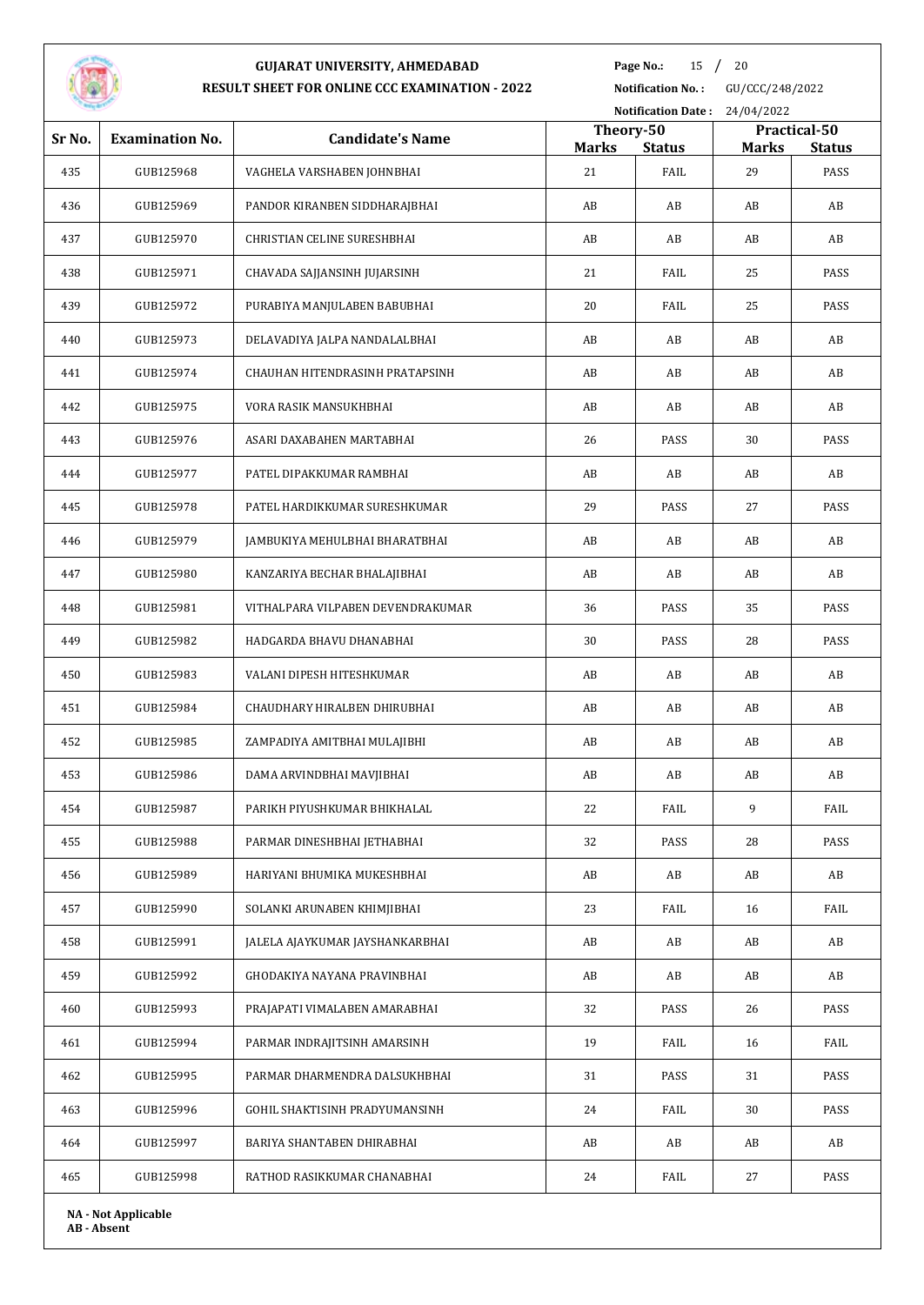

**Page No.:** 16 / 20

**Notification No. :** GU/CCC/248/2022

|        |                            |                                     |                    | Notification Date: 24/04/2022 |                    |                     |  |
|--------|----------------------------|-------------------------------------|--------------------|-------------------------------|--------------------|---------------------|--|
| Sr No. | <b>Examination No.</b>     | <b>Candidate's Name</b>             | Theory-50          |                               |                    | Practical-50        |  |
| 466    | GUB125999                  | DODIYA JASPALKUMAR MANSINGBHAI      | <b>Marks</b><br>AB | <b>Status</b><br>AB           | <b>Marks</b><br>AB | <b>Status</b><br>AB |  |
| 467    | GUB126000                  | SOLANKI SHOBHABEN HANSRAJBHAI       | AB                 | AB                            | AB                 | AB                  |  |
| 468    | GUB126001                  | MAHETA RAJNIKANT HARSUKHBHAI        | 25                 | PASS                          | 29                 | PASS                |  |
| 469    | GUB126002                  | GOSWAMI LAXMANGAR JETHIGAR          | AB                 | AB                            | AB                 | AB                  |  |
| 470    | GUB126003                  | GOHIL HARITSINH SAHDEVSINH          | 24                 | FAIL                          | 11                 | FAIL                |  |
| 471    | GUB126004                  | JEDANI MANSUKHBHAI RUPABHAI         | AB                 | AB                            | AB                 | AB                  |  |
| 472    | GUB126005                  | PATEL MITTALBEN RASIKBHAI           | AB                 | AB                            | AB                 | AB                  |  |
| 473    | GUB126006                  | KARAMTA JAYESHKUMAR MULUBHAI        | 26                 | PASS                          | 30                 | PASS                |  |
| 474    | GUB126007                  | CHARPOT DHARMENDRAKUMAR DALSINGBHAI | AB                 | AB                            | AB                 | AB                  |  |
| 475    | GUB126008                  | SOLANKI RAJENDRASINH DOLATSINH      | AB                 | AB                            | AB                 | AB                  |  |
| 476    | GUB126009                  | PARMAR PRITIBEN PATABHAI            | AB                 | AB                            | AB                 | AB                  |  |
| 477    | GUB126010                  | PRAJAPATI DINESHBHAI JAGABHAI       | 32                 | PASS                          | 32                 | PASS                |  |
| 478    | GUB126011                  | PATEL VIPULBHAI DHUDABHAI           | 37                 | PASS                          | 35                 | PASS                |  |
| 479    | GUB126012                  | RANA PRADIPSINH MANSINH             | 32                 | PASS                          | 26                 | PASS                |  |
| 480    | GUB126013                  | RATHOD SANGEETA JITENDRABHAI        | 23                 | FAIL                          | 30                 | PASS                |  |
| 481    | GUB126014                  | PARMAR JALPA BEN BHIKHU BHAI        | AB                 | AB                            | AB                 | AB                  |  |
| 482    | GUB126015                  | SANGTANI ALKA SURESHBHAI            | AB                 | AB                            | AB                 | AB                  |  |
| 483    | GUB126016                  | CHAUDHARY BHAVNABEN HIRABHAI        | 27                 | PASS                          | 30                 | PASS                |  |
| 484    | GUB126017                  | TAVIYAD KANUBHAI PUNJABHAI          | 18                 | FAIL                          | 0                  | FAIL                |  |
| 485    | GUB126018                  | VAGHELA SIDDHI DINESHBHAI           | AB                 | AB                            | AB                 | AB                  |  |
| 486    | GUB126019                  | MER DIPIKA RAMESHBHAI               | 26                 | PASS                          | 31                 | PASS                |  |
| 487    | GUB126020                  | NANDASIYA SAJANBEN DHIRUBHAI        | 23                 | FAIL                          | 28                 | PASS                |  |
| 488    | GUB126021                  | SOLANKI VIRBHADRASINH KALYANSINH    | 29                 | PASS                          | 25                 | PASS                |  |
| 489    | GUB126022                  | PANCHAL JINALBAHEN DILIPKUMAR       | AB                 | AB                            | AB                 | AB                  |  |
| 490    | GUB126023                  | JADAV DHARMISHTHA RAMESHBHAI        | 31                 | PASS                          | 36                 | PASS                |  |
| 491    | GUB126024                  | VAHNIYA RITABEN DASRATHBHAI         | AB                 | AB                            | AB                 | AB                  |  |
| 492    | GUB126025                  | RABARI ASHABEN SAGARBHAI            | AB                 | AB                            | AB                 | AB                  |  |
| 493    | GUB126026                  | JOSHI VARSHABEN SURESHBHAI          | AB                 | AB                            | AB                 | AB                  |  |
| 494    | GUB126027                  | BAMBHANIYA HINABEN BHANABHAI        | 31                 | PASS                          | 33                 | PASS                |  |
| 495    | GUB126028                  | BORSE HITENDRA SHRIRAM              | AB                 | AB                            | AB                 | AB                  |  |
| 496    | GUB126029                  | LIMBACHIYA PURNIMA THAKORBHAI       | AB                 | AB                            | AB                 | AB                  |  |
|        | <b>NA - Not Applicable</b> |                                     |                    |                               |                    |                     |  |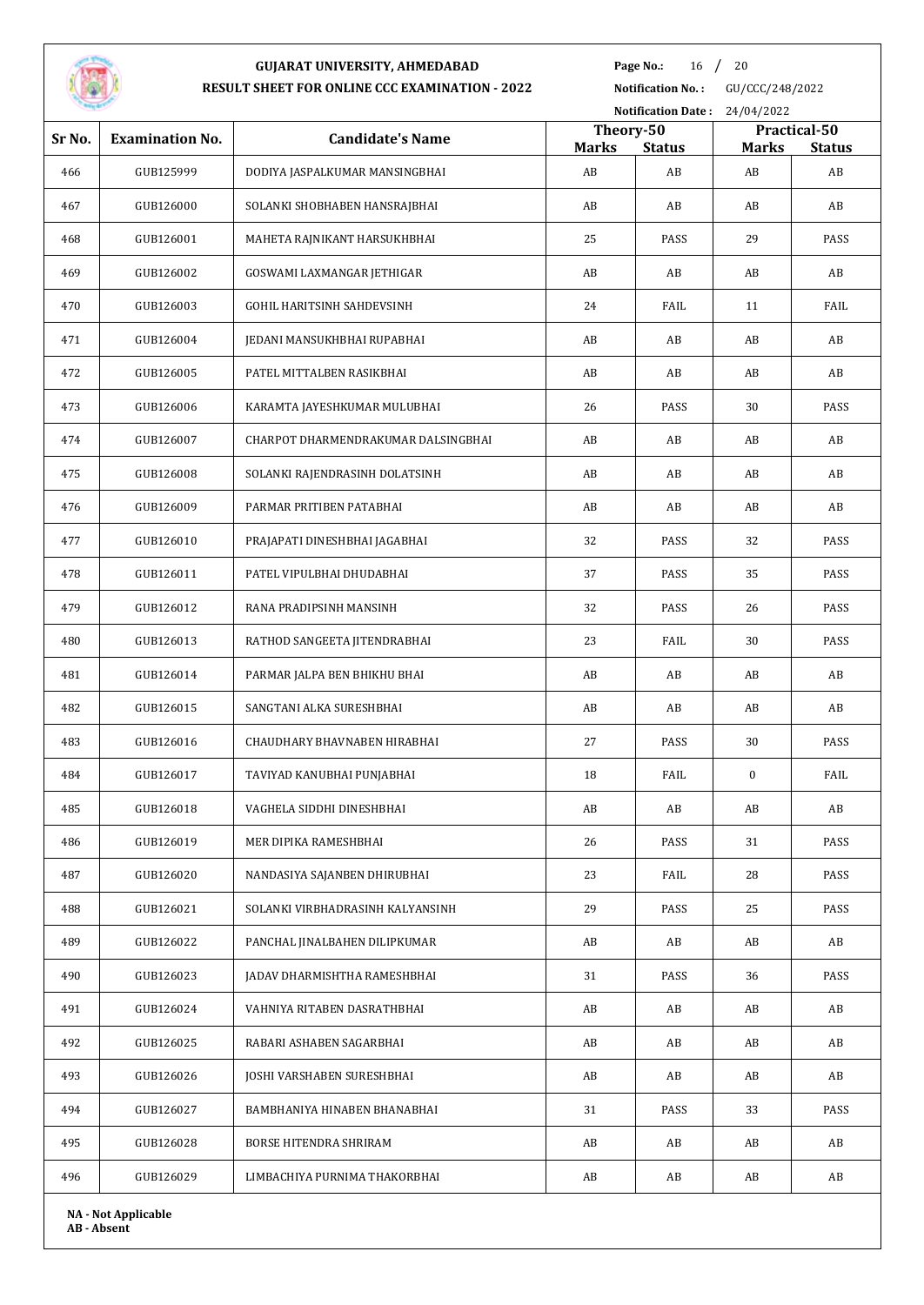

# **GUJARAT UNIVERSITY, AHMEDABAD**

**Page No.:** 17 / 20

**RESULT SHEET FOR ONLINE CCC EXAMINATION - 2022**

**Notification No. :** GU/CCC/248/2022

|        | Notification Date: 24/04/2022 |                                     |                           |               |              |                       |
|--------|-------------------------------|-------------------------------------|---------------------------|---------------|--------------|-----------------------|
| Sr No. | <b>Examination No.</b>        | <b>Candidate's Name</b>             | Theory-50<br><b>Marks</b> | <b>Status</b> | <b>Marks</b> | Practical-50          |
| 497    | GUB126030                     | JULAYAANSARI SAISTABANU ZAKIRHUSEIN | 26                        | PASS          | 31           | <b>Status</b><br>PASS |
| 498    | GUB126031                     | MALI SHILPABEN SENAJI               | AB                        | AB            | AB           | AB                    |
| 499    | GUB126032                     | GAMIT PARESHBHAI SANTILAL           | AB                        | AB            | AB           | AB                    |
| 500    | GUB126033                     | VALA REKHA RAYSINHBHAI              | AB                        | AB            | AB           | AB                    |
| 501    | GUB126034                     | GOLANI PRITESHKUMAR GHANSHYAMBHAI   | 34                        | PASS          | 31           | PASS                  |
| 502    | GUB126035                     | ZALA DEVUBHA GAJENDRASINH           | 14                        | FAIL          | 14           | FAIL                  |
| 503    | GUB126036                     | PATEL SNEHABEN DHIRUBHAI            | AB                        | AB            | AB           | AB                    |
| 504    | GUB126037                     | RAMANI JEEGISHA RATIBHAI            | 33                        | PASS          | 31           | PASS                  |
| 505    | GUB126038                     | SUMARA YASMIN KASAM                 | AB                        | AB            | AB           | AB                    |
| 506    | GUB126039                     | SOLANKI VAISHALIBEN LALJIBHAI       | AB                        | AB            | AB           | AB                    |
| 507    | GUB126040                     | PARMAR MANJULABEN BALDEVBHAI        | AB                        | AB            | AB           | AB                    |
| 508    | GUB126041                     | CHAUHAN PANCHIBEN VIRAMBHAI         | AB                        | AB            | AB           | AB                    |
| 509    | GUB126042                     | GOHIL JAYKISHNSINH MAJBUTSINH       | AB                        | AB            | AB           | AB                    |
| 510    | GUB126043                     | VASAVA RAYSINGBHAI MARGIYA          | AB                        | AB            | AB           | AB                    |
| 511    | GUB126044                     | PATEL SONU MUKESHBHAI               | 25                        | PASS          | 33           | PASS                  |
| 512    | GUB126045                     | BHALIYA KANJIBHAI NANJIBHAI         | AB                        | AB            | AB           | AB                    |
| 513    | GUB126046                     | PARGI SAPNABEN CHHAGANBHAI          | AB                        | AB            | AB           | AB                    |
| 514    | GUB126047                     | MALI NAVINKUMAR KHEMABHAI           | 35                        | PASS          | 34           | PASS                  |
| 515    | GUB126048                     | GOHEL BRINDA BABULAL                | 24                        | FAIL          | 34           | PASS                  |
| 516    | GUB126050                     | JOHRY ASHIMA SANJEEV                | 35                        | PASS          | 38           | PASS                  |
| 517    | GUB126051                     | VASAVA FATESINH BHAVSINH            | AB                        | AB            | AB           | AB                    |
| 518    | GUB126052                     | PARMAR PURUSHARTHAKUMAR NARASIBHAI  | AB                        | AB            | AB           | AB                    |
| 519    | GUB126053                     | GHORI SANJAYKUMAR DHANAJIBHAI       | 25                        | PASS          | 35           | PASS                  |
| 520    | GUB126054                     | JADAV KANCHANBALA SHAMJIBHAI        | AB                        | AB            | AB           | AB                    |
| 521    | GUB126055                     | BHABHOR RAJESHBHAI ALJIBHAI         | AB                        | AB            | AB           | AB                    |
| 522    | GUB126056                     | PARMAR JEHABHAI MAGHABHAI           | AB                        | AB            | AB           | AB                    |
| 523    | GUB126057                     | UMARETIYA PRAGNABEN MAHENDRABHAI    | 36                        | PASS          | 36           | PASS                  |
| 524    | GUB126058                     | KHANDEKA DHAVAL AMARSHIBHAI         | AB                        | AB            | AB           | AB                    |
| 525    | GUB126059                     | GANGADIYA DASHRATHKUMAR VAJUBHAI    | 18                        | FAIL          | 10           | FAIL                  |
| 526    | GUB126060                     | KAPADIYA FALGUNI JAYANTILAL         | 17                        | FAIL          | 35           | PASS                  |
| 527    | GUB126061                     | THAKAR NIRALIBEN HITESHKUMAR        | 31                        | PASS          | 33           | PASS                  |
|        | <b>NA - Not Applicable</b>    |                                     |                           |               |              |                       |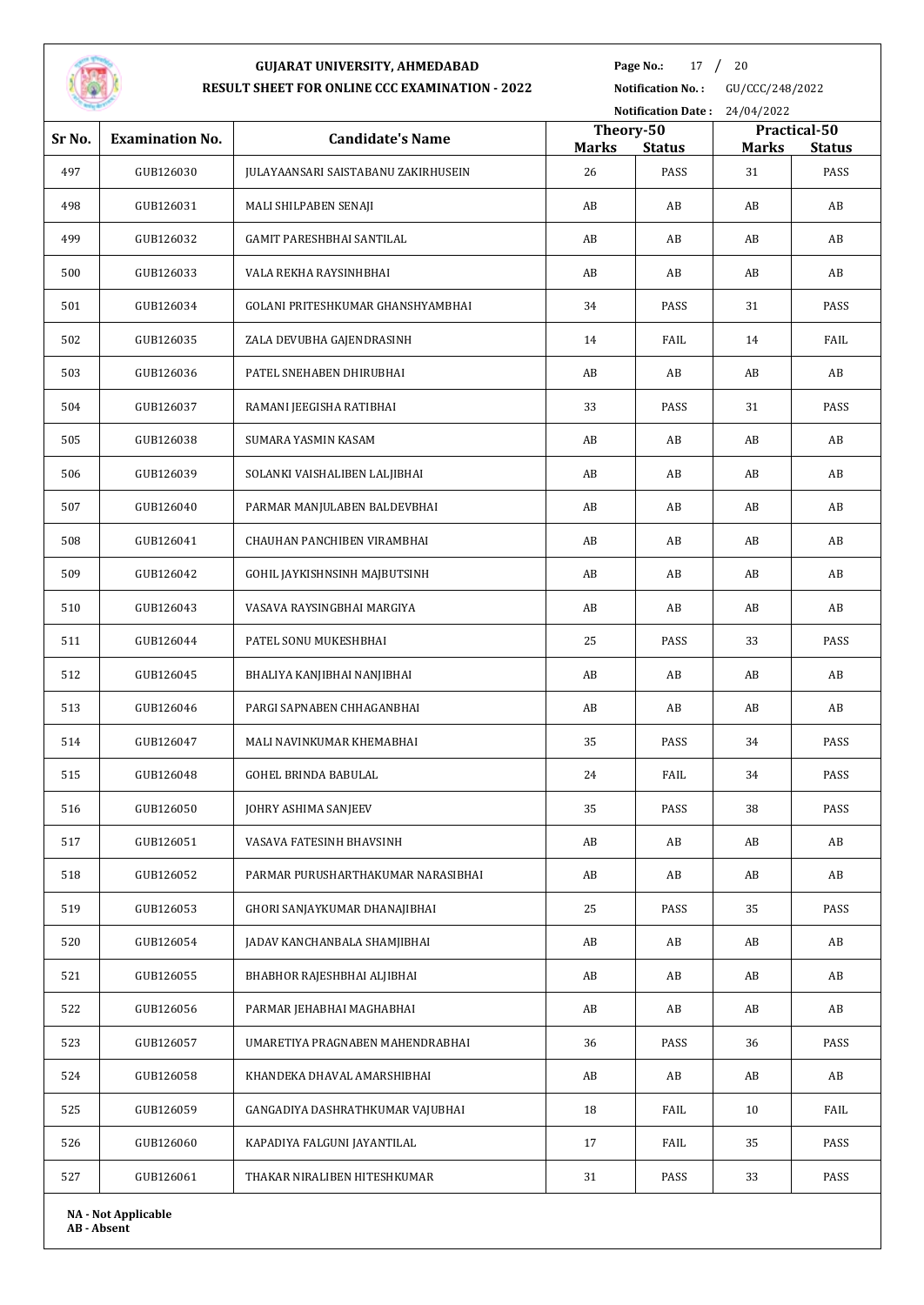

**Page No.:** 18 / 20

|        |                        |                                    | <b>Notification Date:</b><br>24/04/2022 |               |              |                               |
|--------|------------------------|------------------------------------|-----------------------------------------|---------------|--------------|-------------------------------|
| Sr No. | <b>Examination No.</b> | <b>Candidate's Name</b>            | Theory-50<br><b>Marks</b>               | <b>Status</b> | <b>Marks</b> | Practical-50<br><b>Status</b> |
| 528    | GUB126062              | CHUDASAMA RAJDIPSINH MALDEVSINH    | 18                                      | FAIL          | 5            | FAIL                          |
| 529    | GUB126063              | <b>GOLETAR NILAMBEN GAGAJIBHAI</b> | AB                                      | AB            | AB           | AB                            |
| 530    | GUB126064              | PRAJAPATI                          | 27                                      | PASS          | 31           | PASS                          |
| 531    | GUB126065              | VYAS CHETANKUMAR KISHORBHAI        | AB                                      | AB            | AB           | AB                            |
| 532    | GUB126066              | RAM KARASANKUMAR HAJABHAI          | AB                                      | AB            | AB           | AB                            |
| 533    | GUB126067              | SABHAYA APURVA DILIPKUMAR          | 29                                      | PASS          | 33           | PASS                          |
| 534    | GUB126068              | VAGHELA DILIPSANG GOVINDSANG       | $\mathbf{1}$                            | FAIL          | AB           | AB                            |
| 535    | GUB126069              | BHAGORA ANILKUMAR POPATBHAI        | AB                                      | AB            | AB           | AB                            |
| 536    | GUB126070              | <b>BAVA ASHABEN BHARATGIRI</b>     | 26                                      | PASS          | 27           | PASS                          |
| 537    | GUB126071              | MADHAD VILASBEN LAKHAMANBHAI       | AB                                      | AB            | AB           | AB                            |
| 538    | GUB126072              | PATEL KAMINI PRAVINCHANDRA         | 31                                      | PASS          | 28           | PASS                          |
| 539    | GUB126073              | RAGHAVANI SANJAYBHAI RAMJIBHAI     | 31                                      | PASS          | 37           | PASS                          |
| 540    | GUB126074              | LIMBACHIYA VINAYAK SHANKARBHAI     | 20                                      | FAIL          | 15           | FAIL                          |
| 541    | GUB126075              | THAKRE GANESHBHAI UKHABHAI         | AB                                      | AB            | AB           | AB                            |
| 542    | GUB126076              | SANGADA BHARATBHAI KHUMANBHAI      | 25                                      | PASS          | 25           | PASS                          |
| 543    | GUB126077              | GAMIT RANJANBEN ARVINDBHAI         | AB                                      | AB            | AB           | AB                            |
| 544    | GUB126078              | PATEL DIVYESHKUMAR GAMANBHAI       | AB                                      | AB            | AB           | AB                            |
| 545    | GUB126079              | THAKOR PRATAPBHAI PRANBHAI         | 37                                      | PASS          | 25           | PASS                          |
| 546    | GUB126080              | SOLANKI JAYDEEPKUMAR BHUPATSANG    | 14                                      | FAIL          | 25           | PASS                          |
| 547    | GUB126081              | MENIYA VIRALBEN JAGDISHBHAI        | AB                                      | AB            | AB           | AB                            |
| 548    | GUB126082              | MARU KAJALBEN KHIMABHAI            | AB                                      | AB            | AB           | AB                            |
| 549    | GUB126083              | CHAUDHARI ANSHIBEN UMABHAI         | 27                                      | PASS          | 25           | PASS                          |
| 550    | GUB126084              | MAKWANA DARSHANABEN NATVARLAL      | 8                                       | FAIL          | $\bf{0}$     | FAIL                          |
| 551    | GUB126085              | SAKARIYA DINESHBHAI DHANJIBHAI     | 33                                      | PASS          | 30           | PASS                          |
| 552    | GUB126086              | PAGI MAYABEN SWARUPSINH            | AB                                      | AB            | AB           | AB                            |
| 553    | GUB126087              | MAKWANA GOPAL SAGRAMBHAI           | 21                                      | FAIL          | 10           | FAIL                          |
| 554    | GUB126088              | CHAUDHARI PUSHPABEN GUMANBHAI      | 26                                      | PASS          | 26           | PASS                          |
| 555    | GUB126089              | RATHVA PINTUBHAI VECHANTBHAI       | 18                                      | FAIL          | 28           | PASS                          |
| 556    | GUB126090              | PAREKH NEMISH PRAVINBHAI           | 20                                      | FAIL          | 25           | PASS                          |
| 557    | GUB126091              | VAGHELA RAJESHKUMAR RANCHHODBHAI   | 32                                      | PASS          | 34           | PASS                          |
| 558    | GUB126092              | PARMAR NAYNABEN JASHUBHAI          | 28                                      | PASS          | 34           | PASS                          |
|        |                        |                                    |                                         |               |              |                               |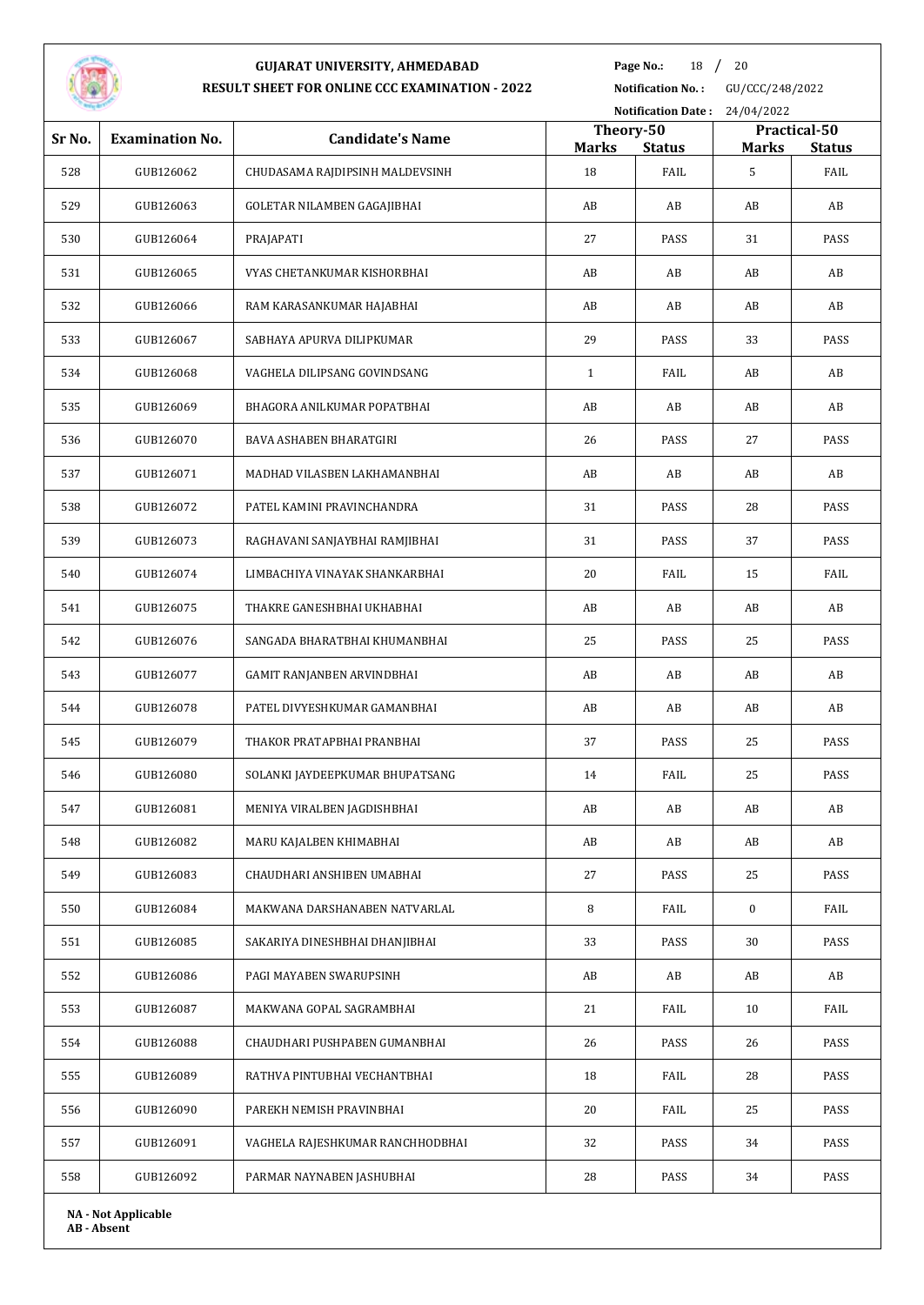

**Page No.:** 19 / 20

**Notification No. :** GU/CCC/248/2022

|        |                            |                                  |                           |               | Notification Date: 24/04/2022 |                       |  |  |
|--------|----------------------------|----------------------------------|---------------------------|---------------|-------------------------------|-----------------------|--|--|
| Sr No. | <b>Examination No.</b>     | <b>Candidate's Name</b>          | Theory-50<br><b>Marks</b> | <b>Status</b> | Practical-50                  |                       |  |  |
| 559    | GUB126093                  | PARMAR BHARATBHAI ISHVARBHAI     | 19                        | FAIL          | <b>Marks</b><br>25            | <b>Status</b><br>PASS |  |  |
| 560    | GUB126094                  | CHAUDHARI SHREYASBHAI GURJIBHAI  | AB                        | AB            | AB                            | AB                    |  |  |
| 561    | GUB126095                  | RAVAL BHAVANABEN VISHNUKUMAR     | 26                        | PASS          | 32                            | PASS                  |  |  |
| 562    | GUB126096                  | CHAUDHARI JITENDRAKUMAR BABUBHAI | AB                        | AB            | AB                            | AB                    |  |  |
| 563    | GUB126097                  | CHAUHAN NILESVARIBEN JAGATSINH   | AB                        | AB            | AB                            | AB                    |  |  |
| 564    | GUB126098                  | GOHIL CHIRAGSINH VAGHSINH        | 19                        | FAIL          | 13                            | FAIL                  |  |  |
| 565    | GUB126099                  | PATEL PUSHPABEN BHAGAVANDAS      | 35                        | PASS          | 25                            | PASS                  |  |  |
| 566    | GUB126100                  | DHINGA SARLABEN CHHATRASINH      | 27                        | PASS          | 29                            | PASS                  |  |  |
| 567    | GUB126101                  | DHUM RAJESH JANIABHAI            | 16                        | FAIL          | 26                            | PASS                  |  |  |
| 568    | GUB126102                  | <b>JETHAVA RAMA JINABHAI</b>     | AB                        | AB            | AB                            | AB                    |  |  |
| 569    | GUB126103                  | DABHI KINJALBEN POLABHAI         | 29                        | PASS          | 29                            | PASS                  |  |  |
| 570    | GUB126104                  | RAJYAGURU VIJAYKUMAR HIMATLAL    | 25                        | PASS          | 27                            | PASS                  |  |  |
| 571    | GUB126105                  | CHAVDA KOMALBEN JAYDEVBHAI       | 33                        | PASS          | 10                            | FAIL                  |  |  |
| 572    | GUB126106                  | BARIA SARASVATIBEN SOMABHAI      | 20                        | FAIL          | 8                             | FAIL                  |  |  |
| 573    | GUB126107                  | SOLANKI MEENABEN KRUNALKUMAR     | AB                        | AB            | AB                            | AB                    |  |  |
| 574    | GUB126108                  | PATEL JAYABEN KHANDUBHAI         | AB                        | AB            | AB                            | AB                    |  |  |
| 575    | GUB126109                  | KAKASANIYA KIRTIBEN CHIMANBHAI   | AB                        | AB            | AB                            | AB                    |  |  |
| 576    | GUB126110                  | CHAUDHARI YASH ARUNBHAI          | AB                        | AB            | AB                            | AB                    |  |  |
| 577    | GUB126111                  | DUMADIYA BIPINKUMAR AMARSHIBHAI  | 21                        | FAIL          | 28                            | PASS                  |  |  |
| 578    | GUB126112                  | DAMOR AJITKUMAR DHULABHAI        | AB                        | AB            | AB                            | AB                    |  |  |
| 579    | GUB126113                  | THAKOR KIRANKUMAR RAMANBHAI      | AB                        | AB            | AB                            | AB                    |  |  |
| 580    | GUB126114                  | PATEL BHAVIKABEN AMBALAL         | AB                        | AB            | AB                            | AB                    |  |  |
| 581    | GUB126115                  | MALHOTRA SAGAR SHANTILAL         | 30                        | PASS          | 27                            | PASS                  |  |  |
| 582    | GUB126116                  | KANDORIYA RAMIBEN KARA           | 28                        | PASS          | 30                            | PASS                  |  |  |
| 583    | GUB126117                  | BAMANIYA DHARMISHTHABEN UDESING  | 17                        | FAIL          | 25                            | PASS                  |  |  |
| 584    | GUB126118                  | VANKAR INDIRABEN DHULABHAI       | 18                        | FAIL          | 25                            | PASS                  |  |  |
| 585    | GUB126119                  | VADALIYA PRAGATIBEN NARENDRABHAI | AB                        | AB            | AB                            | AB                    |  |  |
| 586    | GUB126120                  | PARMAR BHARATKUMAR MAVABHAI      | 9                         | FAIL          | 21                            | FAIL                  |  |  |
| 587    | GUB126121                  | CHAMDAWALA JASMIN MUKHTARAHMED   | 26                        | PASS          | 14                            | FAIL                  |  |  |
| 588    | GUB126122                  | BAROT KRUPALI DOLATBHAI          | 21                        | FAIL          | 25                            | PASS                  |  |  |
| 589    | GUB126123                  | KHARADI BHAGVATIBEN ARVINDBHAI   | AB                        | AB            | AB                            | AB                    |  |  |
|        | <b>NA - Not Applicable</b> |                                  |                           |               |                               |                       |  |  |